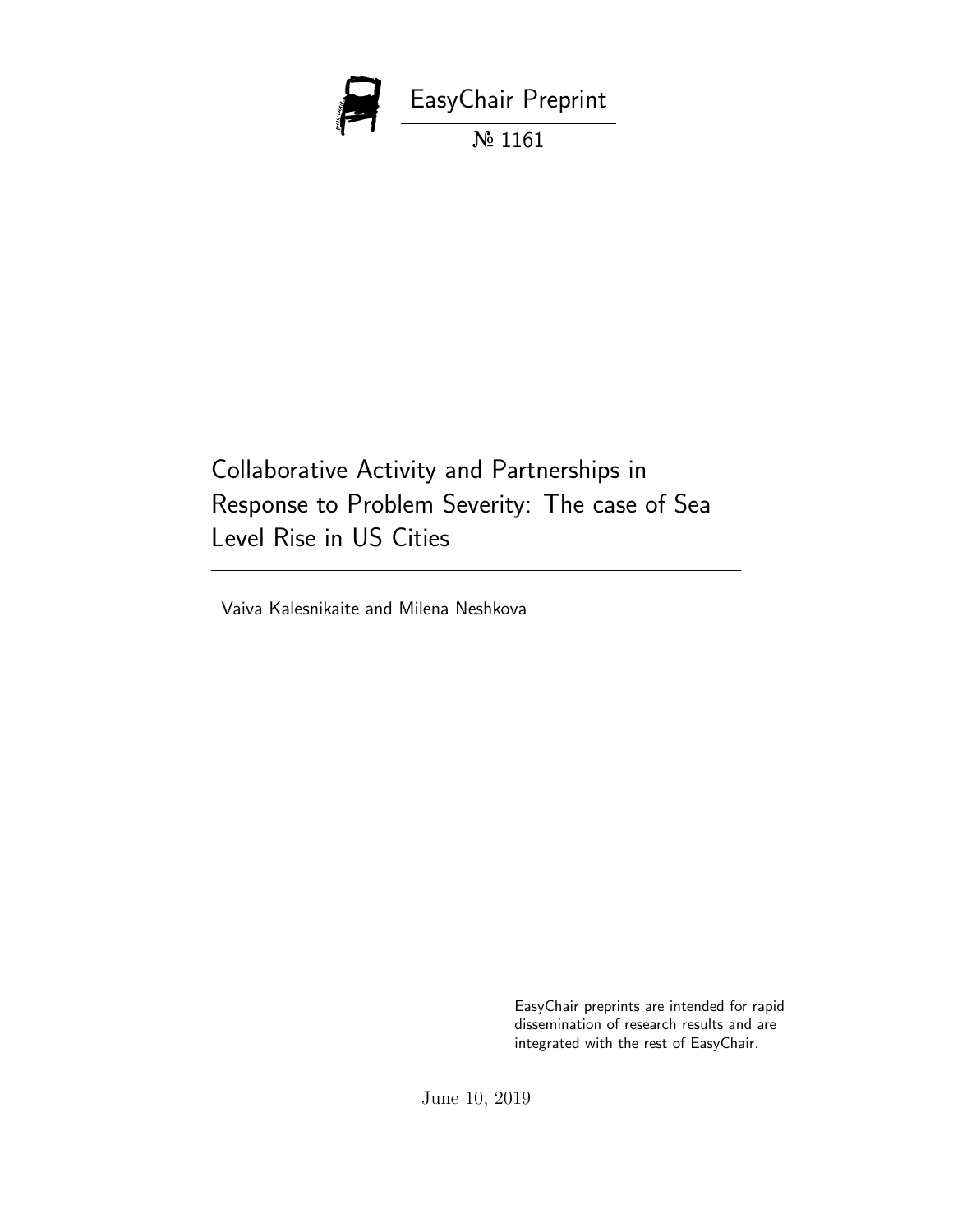## **Collaborative Activity and Partnerships in Response to Problem Severity: The case of Sea Level Rise in US Cities**

Vaiva Kalesnikaite State University of New York at Brockport

> Milena I. Neshkova Florida International University

### **Abstract:**

The absence of federal strategies in the United States for climate change adaptation leaves state and city governments with broad discretion to undertake relevant measures. Yet cities may be unable to adapt to climate change without external assistance, particularly in states where the state leadership has not recognized the need to provide political and financial support to lower governments. Collaboration allows cities to pool resources and work across boundaries to ameliorate significant problems. Drawing from the extant literature on collaborative governance, we investigate the effect of threat severity on collaborative effort of municipal governments to prepare for rising seas. The analysis uses survey data from 2017 inquiring US municipal governments about their collaboration activities with other cities, nonprofits, and businesses in response to sea level rise. The findings indicate that the threat level does not only affect the type of collaborative activity of cities, but also the choice of collaborative partners. Specifically, the evidence in the context of sea level rise shows that cities respond to increased risk by seeking partnership with more types of actors, with preference for those less similar to them.

**Keywords**: Collaborative governance, horizontal collaboration, local governments, climate change adaptation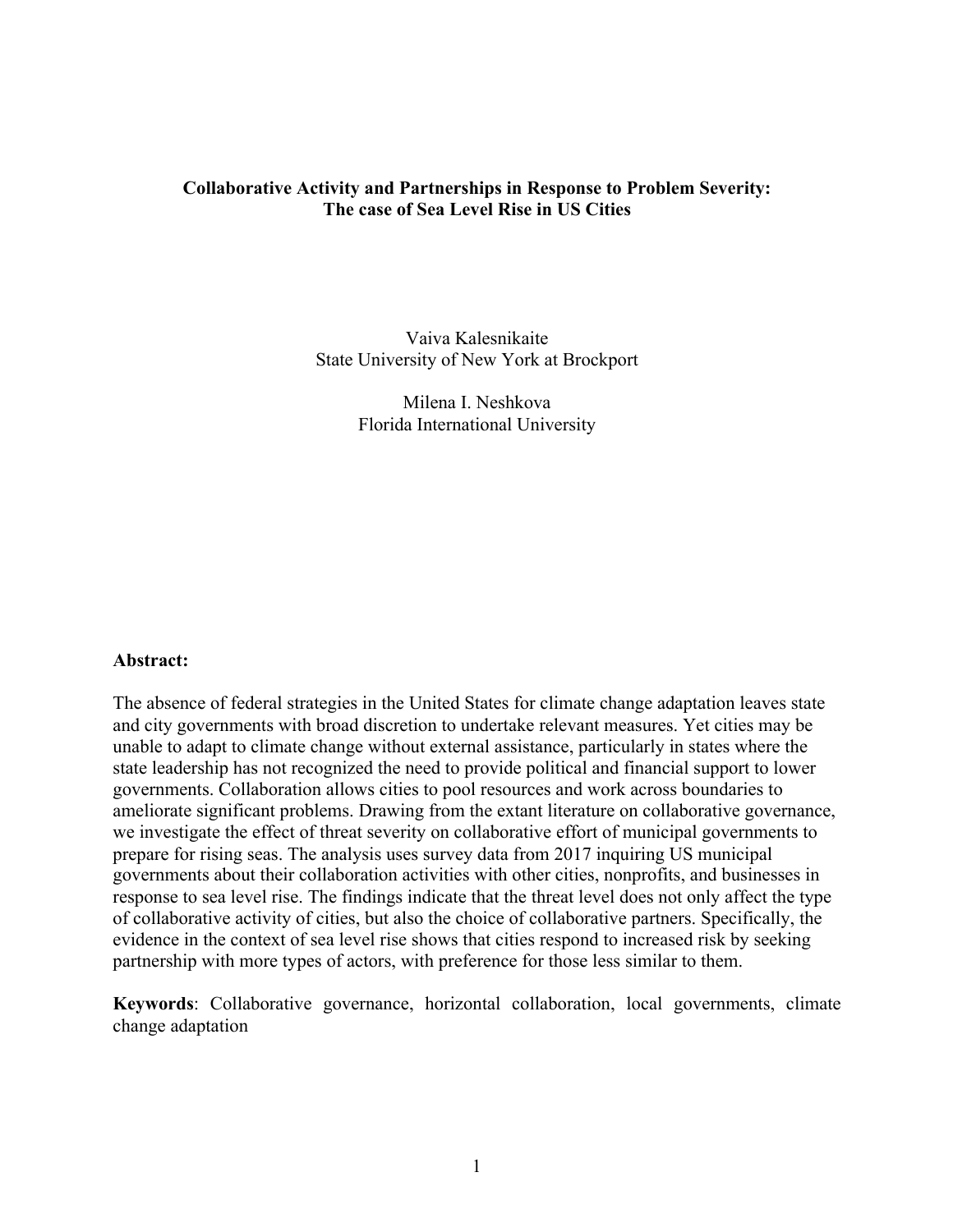#### **INTRODUCTION**

Public organizations face increasingly complex public problems—which, in certain instances, can be classified "wicked," borrowing terminology from Rittel and Webber (1973) that are both hard to define and ameliorate. Complex public problems, such as climate change, typically do not have simple definitions or easily implementable solutions, and their consequences often cross local government, state, and even national boundaries (Emerson & Nabatchi, 2015). Thus, it is burdensome for single organizations to design and implement administrative solutions alone (Kettl, 2002). At the same time, these issues affect multiple stakeholders that are not limited to public sector, including citizens, businesses, and institutions of higher learning. In effect, public managers have increasingly engaged in cross-sectoral collaboration to address complex problems and deliver public services. Collaborative skills have become essential for public administrators to keep pace with the growing multitude of actors involved in policymaking and implementation processes (McGuire & Silvia, 2010).

Prior literature indicates that the size of the public problem at hand is an important factor for organizations when deciding whether to collaborate (Feiock, 2008; McGuire & Silvia, 2010), especially when tasked with ameliorating wicked problems (Bryson, Crosby, & Stone, 2006; Emerson, Nabatchi, & Balogh, 2012; Emerson & Nabatchi, 2015). Larger issues may not only require higher fixed costs, but other resources, such as expertise, information, and an overall increase of capacity—which collaboration can help achieve (Steinacker, 2010). While producing results through collaboration is difficult and time-consuming (Kelman, Hong, & Turbitt, 2012; Mitchell, O'Leary, & Gerard, 2015), collaboration can yield a number of positive outcomes, including trust building (Lubell, 2005; Thomson, Perry, & Miller, 2008; Varda & Retrum, 2015), mutual learning (Ansell & Gash, 2008; Leach, Weible, Vince, Siddiki, & Calanni, 2013), and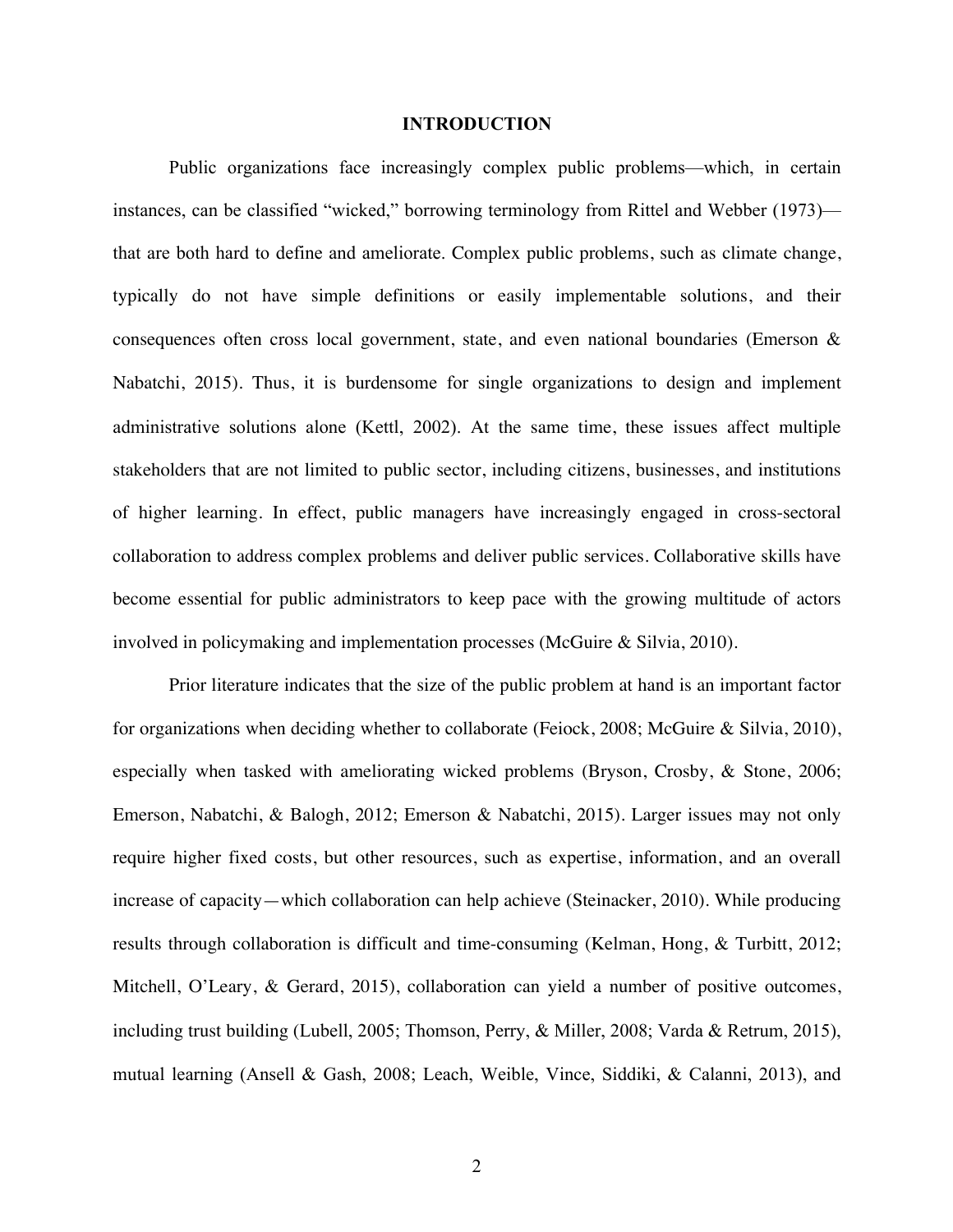improved organizational outcomes (Kalesnikaite, 2018; Kelman et al., 2012; Scott, 2015, 16; Ulibarri, 2015). Yet, the extant literature has scarcely addressed how the severity of the public issue affects collaborative strategies in the context of wicked public problems.

The present study focuses on climate change adaptation—more specifically, sea level rise preparedness—to investigate the link between problem severity and collaborative strategies of local governments. Sea level rise adaptation at the local levels presents an intriguing case to study local government horizontal collaboration. In 2010, about 40% of the US population, roughly 123 million people lived in densely-populated coastal areas, with a projected increase of 8% by 2020 (NOAA, n.d.). Even with immediate and significant climate change mitigation action, a long-term sea level rise commitment is irreversible due to slow oceans' response to changes in greenhouse gas (GhG) emissions (Wigley, 2005). Sea level rise has been associated with numerous adverse effects, including increased flooding and permanent inundation of certain areas, loss of plant and animal species, contamination of drinking water, beach erosion, and others. In effect, to prepare for sea level rise, and to pay for resulting damage, communities in the US are expected to face significant economic costs (Fu, Song, Sun, & Peng, 2016).

Currently, the US lacks a comprehensive federal strategy for sea level rise preparedness in all three adaptation areas—protection, accommodation, and retreat (Gornitz, 2013; Nicholls & Cazenave, 2010)—which has left state and local governments with broad discretion to undertake adaptation measures. Because solutions to sea level rise are very site-specific and there is no single one-size-fits-all approach (Bassett & Shandas, 2010; Hamin, Gurran, & Emlinger, 2014; Lyles, Berke, & Heiman-Overstreet, 2017), adaptation is typically viewed as a local issue. However, local jurisdictions face a range of constraints to successful adaptation, including insufficient funding, qualified staff, and technical resources. Given that local governments are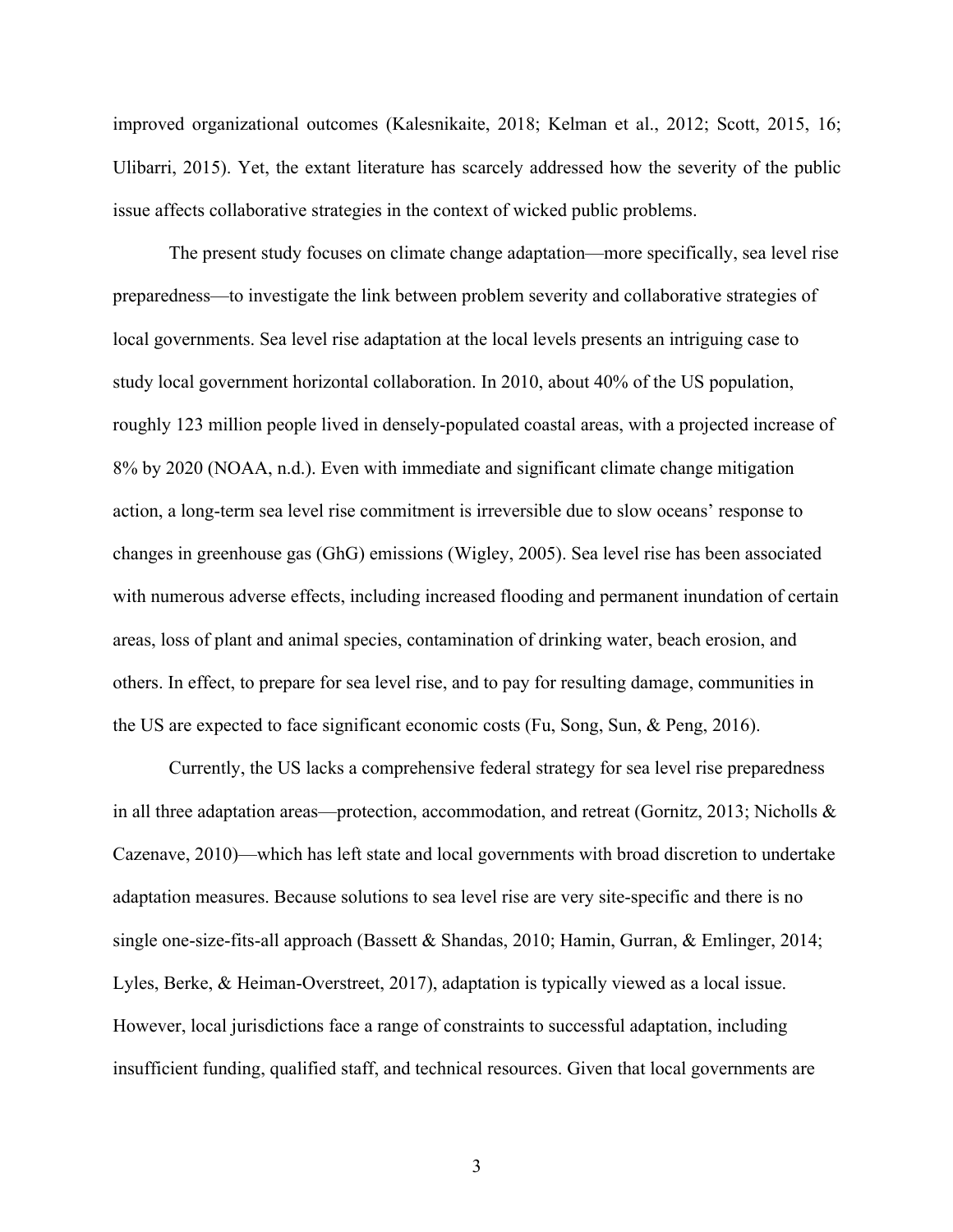highly interdependent with each other when it comes to experiencing adverse effects of sea level rise, including failure to adapt, it should create a fertile ground to pursue collaboration as means to overcome deficiencies in capacity and undertake adaptation action.

The study seeks to contribute to at least two bodies of literature. First, by studying the effect of problem severity on collaborative activity and partner types, the study sheds light on horizontal voluntary collaboration at the local level of government that is not limited to the public sector. Second, it broadens our understanding of public management strategies that local governments utilize to address climate change adaption challenges. This line of research has received very limited attention in previous works on adaptation (Berke & Lyles, 2013), with much of the prior literature focusing on climate change adaptation trends, barriers to successful adaptation, and the quality of local climate change adaptation plans.

The rest of the paper proceeds as follows. The next section defines collaborative governance, focusing on horizontal collaboration. Then we discuss the importance of problem severity in collaborative activity and partner selection and present study hypotheses. The following section describes the data and operationalization of the main concepts. Next, we analyze the results of the estimations and discuss their implications. The last section concludes and outlines possible avenues for future research.

#### **HORIZONTAL COLLABORATION: ACTIVITIES AND PARTNER SELECTION**

We utilize a broad definition of collaboration as a process of crafting inter-organizational solutions to problems that cannot be tackled by a single jurisdiction alone (Agranoff & McGuire, 2003; Kettl, 2006; McGuire, 2006; O'Leary, Gerard, & Blomgren Bingham, 2006). Collaboration can be further classified as vertical or horizontal. According to Agranoff and McGuire (2003), vertical collaboration refers to organizations that work together to ameliorate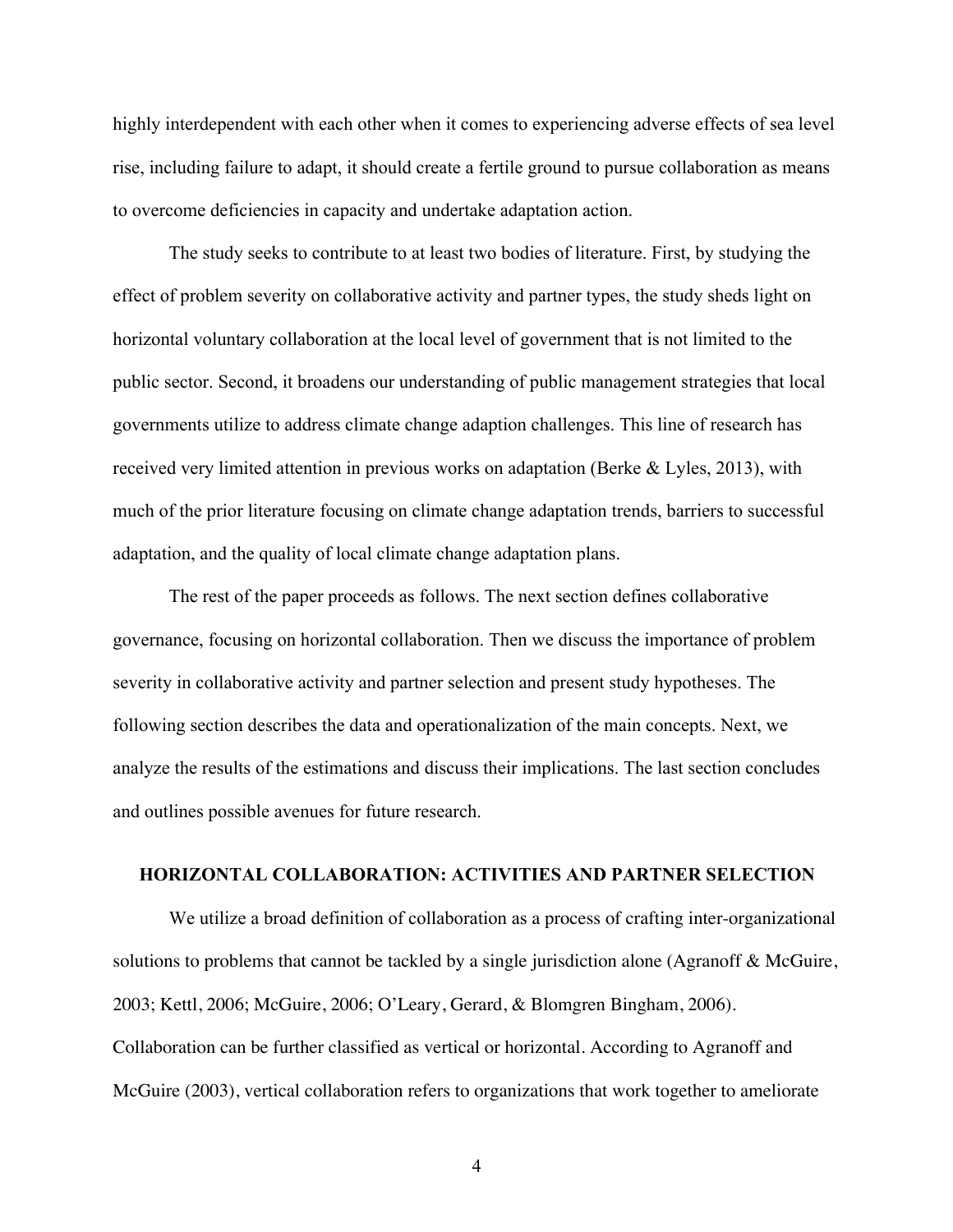public issues at different levels of government, while in horizontal collaboration "players are local and represent multiple interests within the community" (p. 21). This type of collaboration may arise voluntarily as an effort to seek mutual benefits between partners that are not limited to the public sector. As such, horizontal collaboration can involve public and various nongovernmental actors (Mitchell et al., 2015) and include both formal and informal interactions and agreements (Emerson et al., 2012; Gazley, 2008; Thomson & Perry, 2006). In the present study, we focus on horizontal voluntary collaboration of cities with actors from public, nonprofit, and private sectors.

#### **Horizontal Collaboration Activity as a Strategic Policy Choice**

By definition, collaboration occurs when organizations are unable to effectively achieve results on their own (Agranoff & McGuire, 2003; Kettl, 2006; McGuire, 2006; O'Leary et al., 2006). Interdependence arises when organizations are unable to adequately accomplish their goals (Emerson & Nabatchi, 2015). From the perspective of the resource dependency theory, interdependence concerns strategies that organizations use to adapt to their environments when resources are scarce (Pfeffer & Salancik, 2003). In an effort to survive, organizations may seek collaboration as a necessity (Emerson & Nabatchi, 2015), especially when a lack of available resources to deliver public services is apparent (Feiock, 2013; Klijn & Koppenjan, 2000). The need to collaborate becomes more evident when public problem severity increases, requiring significant resources (Steinacker, 2010), thus it has been argued that the likelihood of collaboration will be influenced by the size of the issue at hand (Feiock, 2008).

Prior research demonstrates the link between problem severity (Hughes, Miller Runfola, & Cormier, 2018; Mullin & Rubado, 2017; Kwon & Bailey, 2019) or public official perceptions of severity (Lee & Hughes, 2017) and policy responses to public issues in the context of local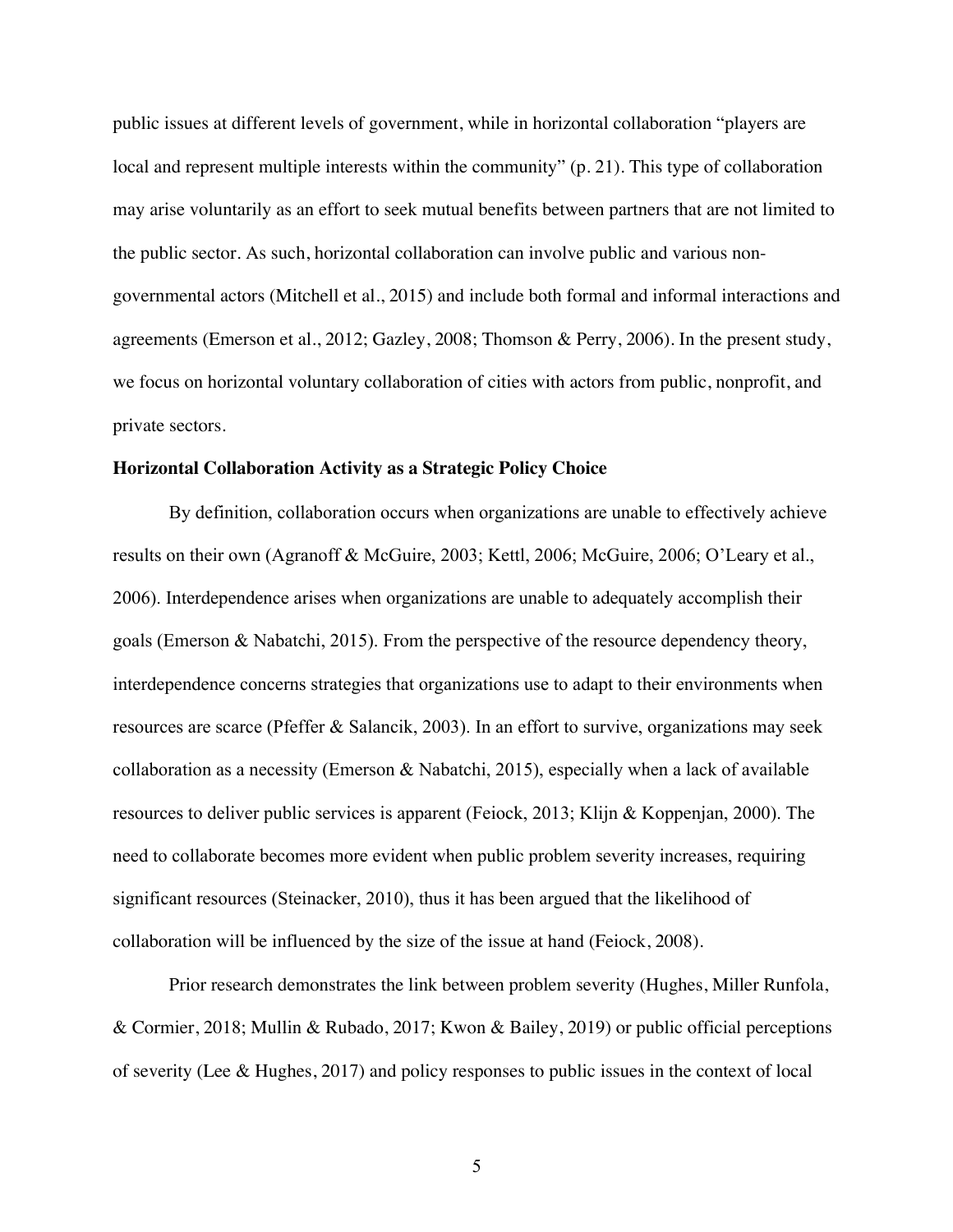governments. Consequentially, collaboration can be viewed as a strategic policy choice to ameliorate public issues. It can thus be expected that when dealing with complex problems that require extensive resources, public organizations will engage in collaborative activities that are likely to yield benefits (Emerson & Nabatchi, 2015).

The literature on types of collaborative activities across different policy areas is scarce. Agranoff's (2007) typology of public management networks by function sheds light on the types of activities that partners may undertake in an effort to collectively solve issues. We borrow three types – informational, developmental, and action – in the present study. Informational networks refer to collaborative interactions when organizations exchange information about the issue and potential solutions. This is an important starting point in collaboration, given that various resources are likely to be held by multiple players (Agranoff & McGuire, 2003; Klijn & Koppenjan, 2000). Core activities of developmental networks include learning about the issue while developing partner capacity. The two latter types do not include any direct implementation or public service delivery. Finally, action networks are focused on implementing collaborative actions and delivering public services (Agranoff, 2007). It can be expected that organizations may move from informational to action activities in a sequential way, thus the three types of activities represent a continuum.

In line with prior studies, we envision problem severity to influence the choice to seek out collaboration partners (Emerson & Nabatchi, 2015; McGuire & Silvia, 2010). Assuming the three activities discussed above unfold in a sequential (albeit not mutually exclusive) way, we expect the types of activities (informational, developmental, and action) to vary as a function of problem severity. In other words, a more severe problem should prompt a higher stage of activity. These types of collaborative activities also reflect the stages of sea level rise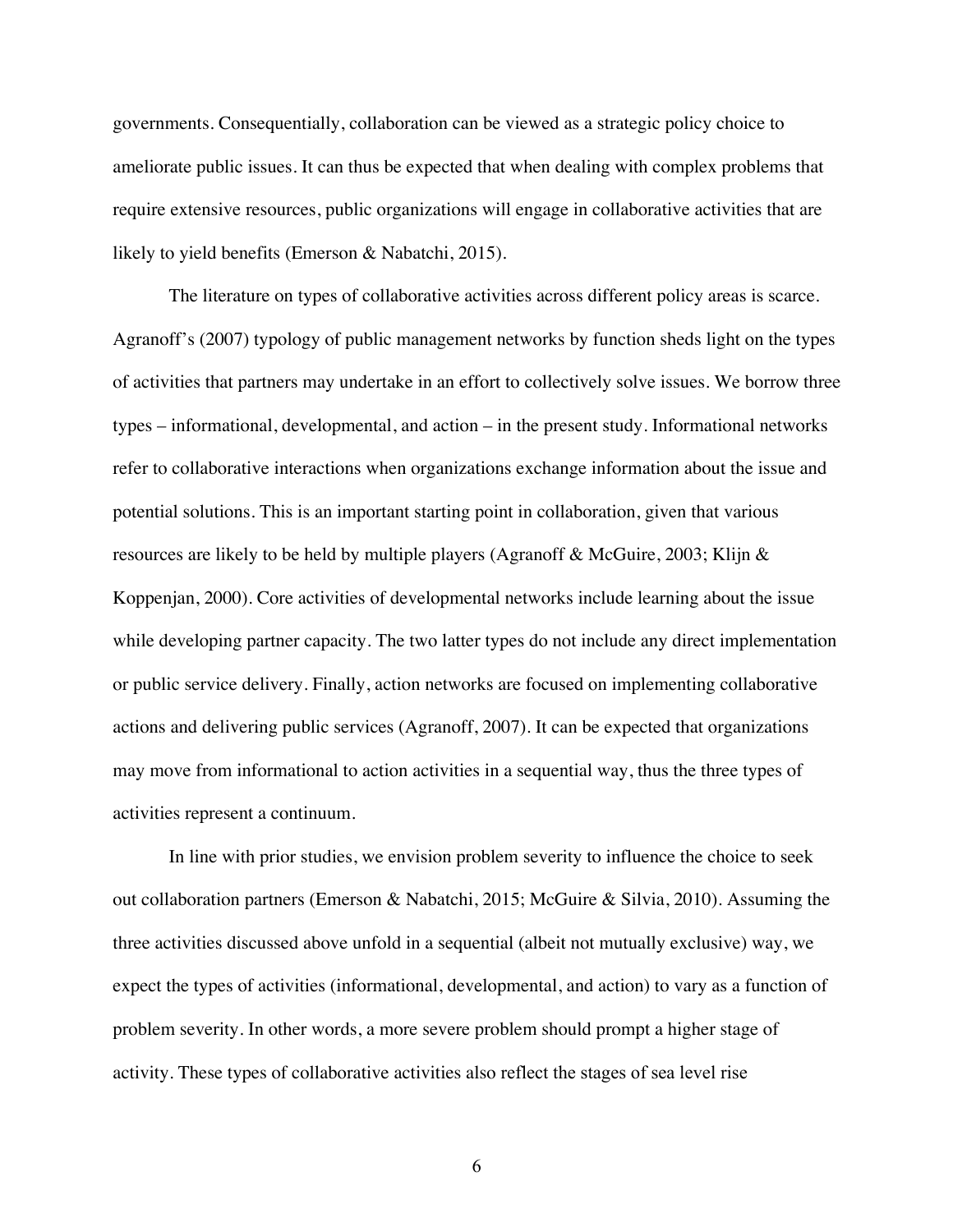preparedness, in line with the typology by Lee and Hughes (2017), which involve (1) understanding the risks and impacts of climate change; (2) assessing options and developing plans to adapt to climate change, and (3) employ resources to implement climate change adaptation actions. Thus, we formulate the following expectation:

*Hypothesis 1: Greater problem severity will be associated with higher stages of collaborative activity*.

#### **Collaborative Partner Selection and Organizational Homophily**

One of the potential benefits of collaboration is access to various resources, such as better information and expertise (Bryson et al., 2006; Emerson & Nabatchi, 2015) that may be spread out across different actors (Kapucu, 2006; Klijn & Koppenjan, 2000). While the literature on collaborative partner selection is still emerging, scholars have found that access to resources is an important feature in a prospective partner (Calanni, Siddiki, Weible, & Leach, 2015; Silvia, 2018), as posited by the resource dependency theory (Pfeffer & Salancik, 2003). Different types of organizations (public, nonprofit, and private) may possess unique resources. Thus, involvement of multiple types of organizations can help public organizations achieve comparative advantage by tapping sector-specific resources and benefits (Andrews & Entwistle, 2010; O'Regan & Oster, 2000). According to Agranoff and McGuire (2003), "Cities seek out a collaborative player for a specific purpose and for a certain type or types of resources; each player may play a strategic role for the city" (p. 120), suggesting that public organizations are deliberate when picking their partners—selecting those with resources that could help them achieve organizational goals and create public value.

Within horizontal collaboration, public-public action may be undertaken to establish economies of scale and help avoid duplication of efforts, improving the efficiency of service delivery (Feiock, 2013; Mitchell et al., 2015). Transjurisdictional solutions are especially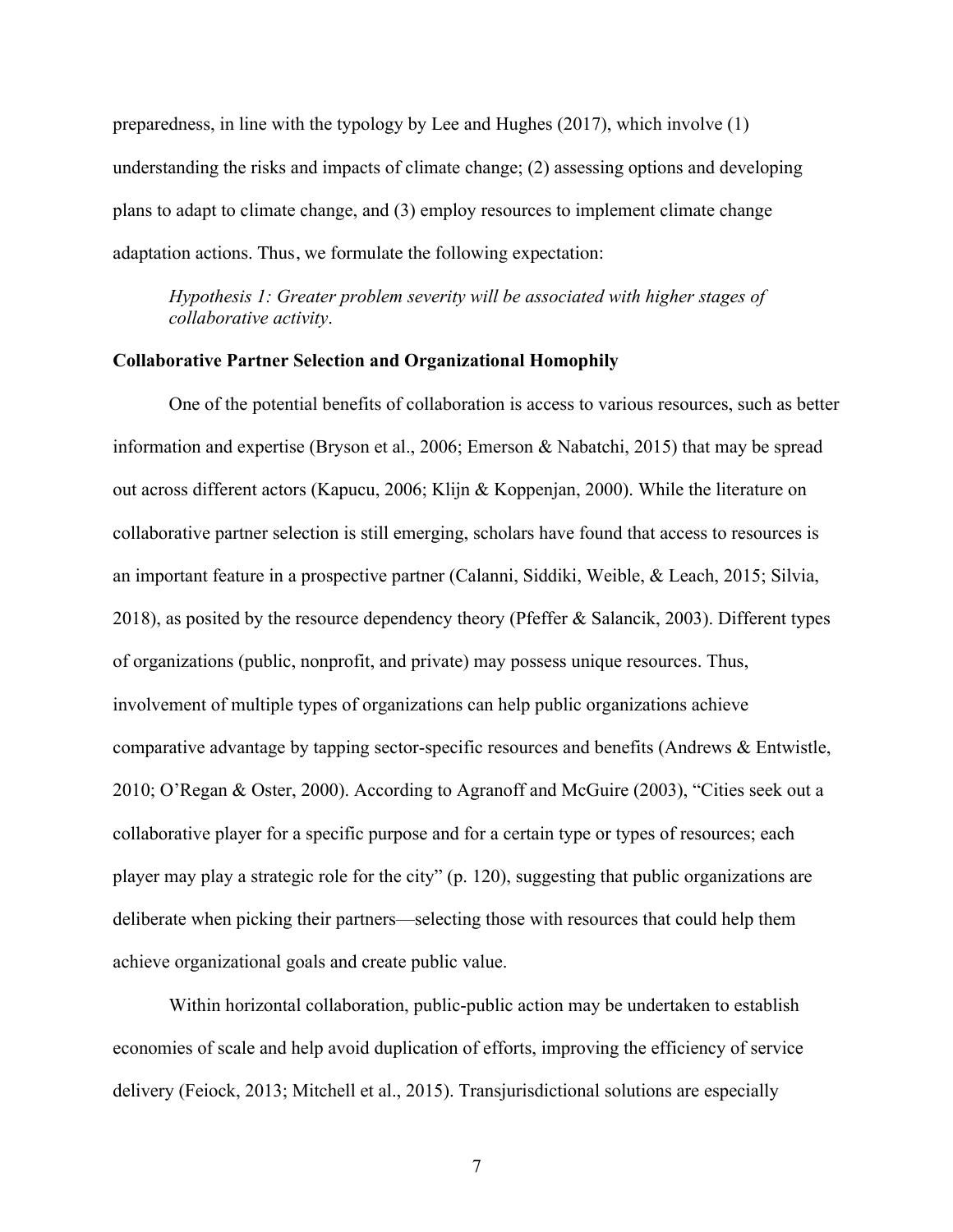desirable when tackling wicked problems, such as poverty or terrorism (Kettl, 2006), where the consequences often cross local government, state, and even national boundaries (Emerson & Nabatchi, 2015). At the local level, public organizations may join forces to advocate for more action from higher levels of the government and make a stronger case for more resources if the public issue at hand is pressing. According to Gazley and Brudney (2007, p. 399),

"[g]overnments principally appear to offer their nonprofit partner financial resources, whereas nonprofit organizations offer specialized expertise beyond the scope of the government". This type of an expertise can enrich public organization's understanding of the perspective of disadvantaged individuals that nonprofit organizations serve, as well as the broader community as a whole (Andrews & Entwistle, 2010). Public-nonprofit collaboration is common, and public funds "represent a substantial source of revenue for nonprofit organizations" (Gazley, 2008, p. 141). Finally, public-private collaboration can help public organizations utilize competencies that the private sector possesses (Entwistle & Martin, 2005). For instance, private organizations can potentially help public organizations realize efficiency gains (Andrews & Entwistle, 2010) through increased competition and the ability to capture economies of scale (Andrews & Entwistle, 2015). As Van Ham and Koppenjan (2001) write, "[f]or public parties, the involvement of private parties is desirable because on the one hand they operate more efficiently than public organizations but also because they possess the market experience and innovative creativity which public parties often lack" (p. 597). This can be particularly advantageous when public organizations require finding innovative solutions to wicked problems, especially those that are highly context-dependent.

In regard to climate change adaptation, public organizations face numerous resource constraints related to funding, qualified staff, time (Hamin et al., 2014; Measham et al., 2011;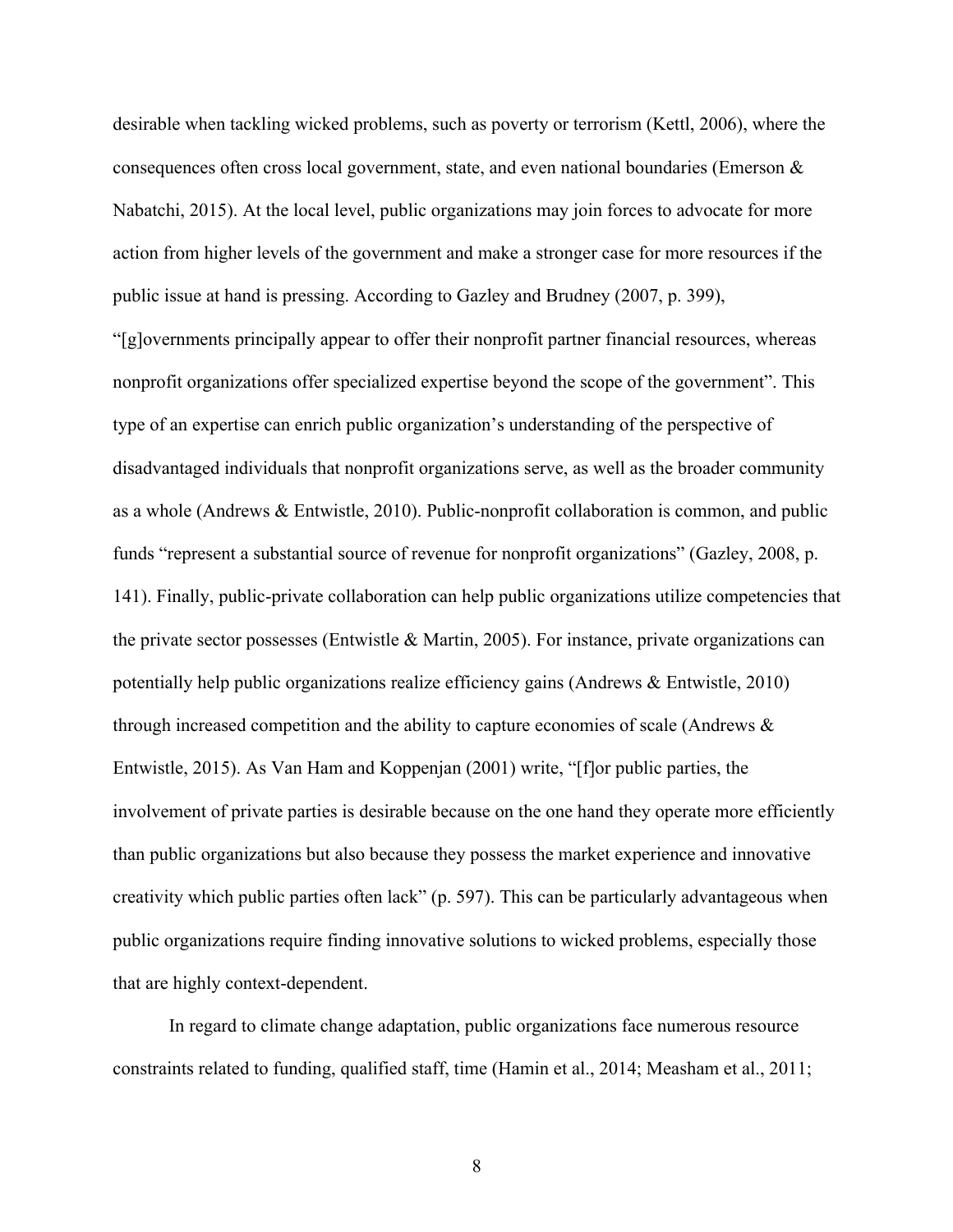Mozumder, Flugman, & Randhir, 2011) and access to better information for decision-making (Bedsworth & Hanak, 2010; Berke & Lyles, 2013; Hamin et al., 2014; Measham et al., 2011). Such constraints provide a fertile ground for collaboration with different types of actors, helping public organizations pool resources that are unique to other sectors. Thus, we formulate the following expectation:

# *Hypothesis 2: Greater problem severity will be associated with more types of collaborative partners.*

Scholars have argued that organizational similarity, or homophily, influences collaboration, whereas organizations are more likely to work with others that are similar to them (Feiock, 2013; Lee, Lee, & Feiock, 2012). In line with the institutional collective action (ICA) framework, homophily plays an important role in collective action decisions, because it helps uncover potential partner preferences, given that similar actors tend to have more closely aligned preferences (Feiock, 2013). In effect, similarity of actors helps decrease transaction costs associated with collaboration. It has thus been argued that organizations would seek to work with those of similar type, that is, public-public type of collaboration (though, see Lee et al., 2012). Prior research concluded that organizations tend to partner with actors that resemble them in terms of political alignment (Gerber, Henry, & Lubell, 2013; Lee, 2016; Song, Park, & Jung, 2018), geographical proximity (Lee, 2016), and the demographics of populations served (Gerber et al., 2013; Lee, 2016).

Admittedly, empirical evidence on organizational homophily is scarce, as most research to date focuses on public-public collaboration (Lee, 2016; Song et al., 2018). Previous studies assessed the importance of homophily in more routine functions of local governments, such as economic development efforts, but not in the context of wicked problems. Since collaboration occurs in an attempt to secure needed resources often unique to different sectors, under a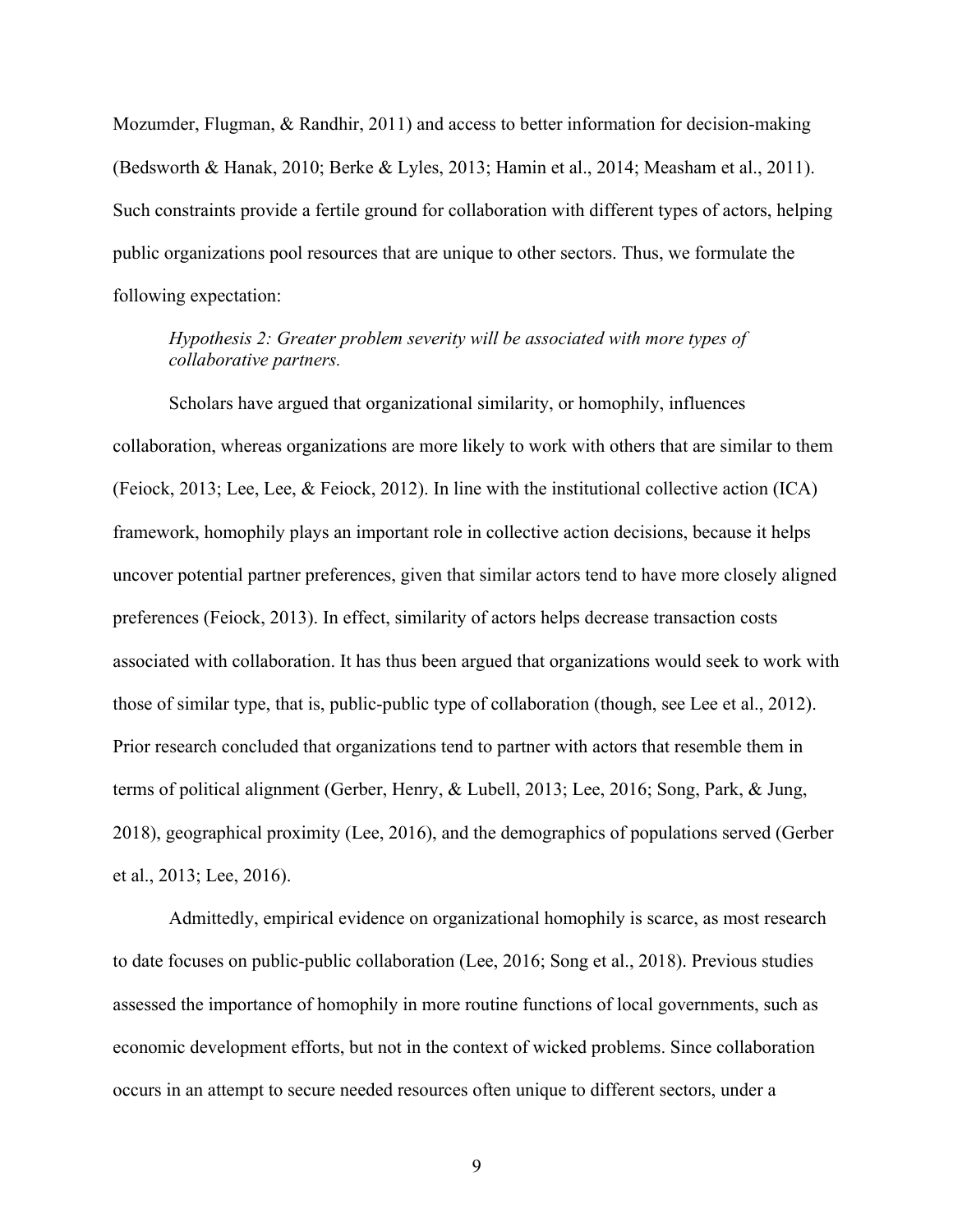condition of a severe public issue, we can expect the opposite—organizational heterophily. In other words, public organizations will rather seek to collaborate with organizations dissimilar to them out of necessity. Thus, the extent of the public problem will affect partner selection in terms of increasing organizational homophily. For instance, when faced with routine activities, public organizations will be likely to collaborate with other public organizations (as it is the case with economic development), yet more complex and unfamiliar policy issues require a different approach, that is, collaboration with more dissimilar types of organizations, such as nonprofits and businesses in order to ameliorate the issue. In effect, we formulate the following expectation:

*Hypothesis 3: Greater problem severity will be associated with collaboration with organizations that are of a different organization types.*

## **DATA AND METHOD**

To test the hypotheses, we utilize survey data collected in 2017 from government officials in US municipalities threatened by sea level rise. The sample of cities for the survey was selected based data from Climate Central, a nonprofit organization involved in climate science research and public outreach. Climate Central compares city elevation, population, and projected sea level rise to calculate the risk across jurisdictions in the US. To obtain a sample of cities of varying exposure to sea level rise risk, we sent the survey to cities with populations of 10,000 or more residents, where at least one percent of residents will be locked in below the projected high tide line of 2050. In other words, assuming there will be no significant cuts to GhG emissions in the immediate future, one percent or more of residents across sample cities will be exposed to flooding and permanent inundation of city areas by 2050.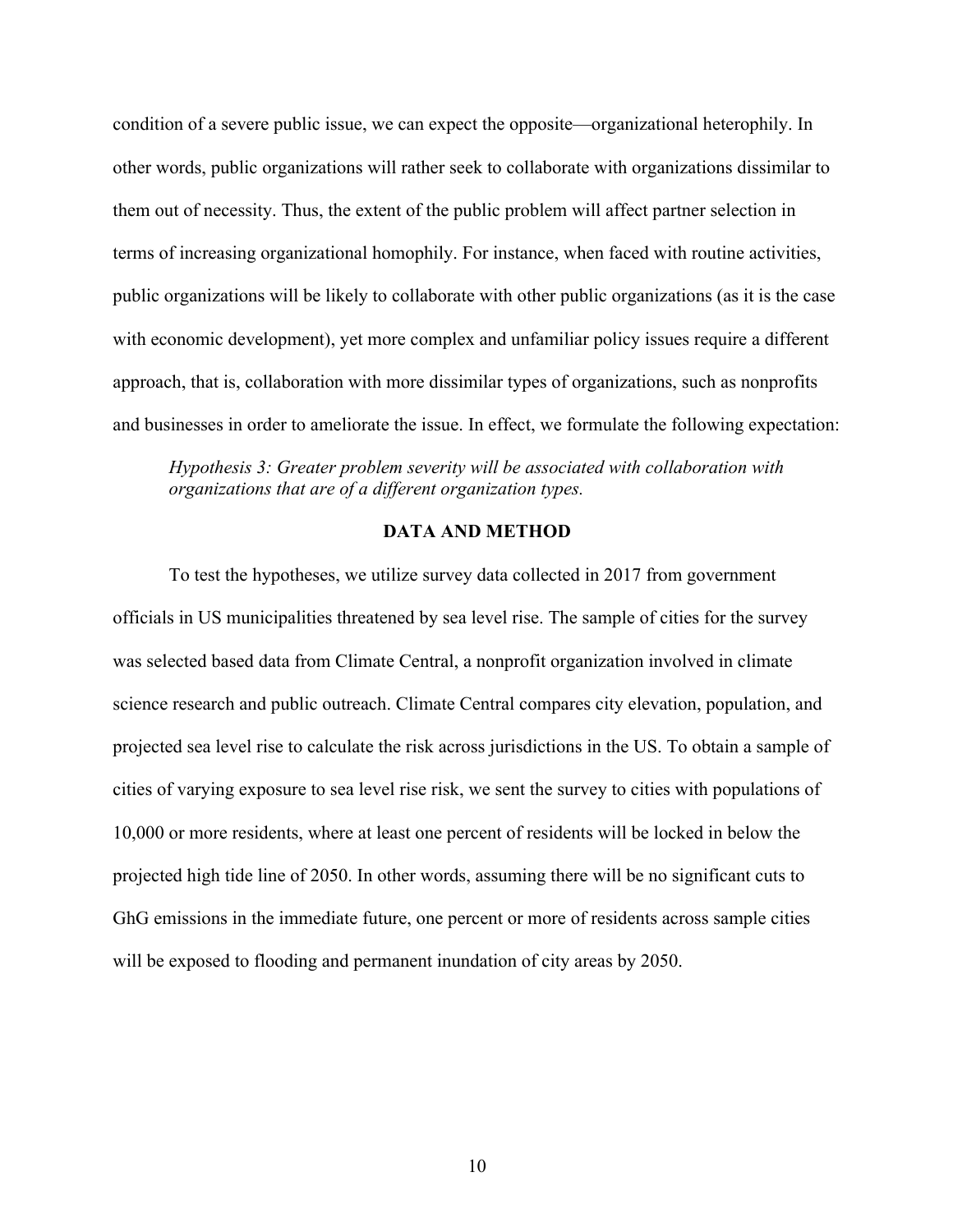This selection yielded a sample of  $341$  cities in 20 US states.<sup>1</sup> The survey questions inquired city governments about their vulnerabilities to climate change as well as collaborative activities they undertook to adapt to rising sea levels. Out of 341 cities, 140 returned complete and usable responses, yielding a response rate of 41%. Besides survey data, the study uses data from city government websites, Climate Central, Georgetown Climate Center, Politico, and the US Census Bureau.

### **Dependent Variables**

There are three dependent variables of interest in this study. The first dependent variable, *Collaborative Activity Stage*, corresponds to the stage of collaborative activity of the city for sea level rise adaptation. Following Gazley (2010), the survey asked city governments to identify which collaborative activities they were involved in with partners to prepare for sea level rise in the last three years (*sharing information on best practices, advocacy to higher levels of government, sharing workspace, sharing volunteers, joint staff recruitment, joint volunteer recruitment, joint program development, joint service delivery, and joint application for grants*). We group these activities according to their function (Agranoff, 2007) into three categories. Informational activities form the first stage (*sharing information on best practices)*. The second stage consists of developmental activities (*advocacy to higher levels of government, sharing workspace, sharing volunteers, joint staff recruitment, joint volunteer recruitment)*. And finally, the third stage includes action activities (*joint program development, joint service delivery, and joint application for grants). Collaborative Activity Stage* was coded as 0 if cities reported no collaborative activity for sea level rise  $(n=37)$ , 1 for informational activity  $(n=18)$ , 2 for at least

<sup>&</sup>lt;sup>1</sup> The cities surveyed are located in the following states: Alabama, California, Connecticut, Delaware, Florida, Georgia, Louisiana, Maine, Maryland, Massachusetts, Mississippi, New Jersey, New York, North Carolina, Pennsylvania, Rhode Island, South Carolina, Texas, Virginia, and Washington.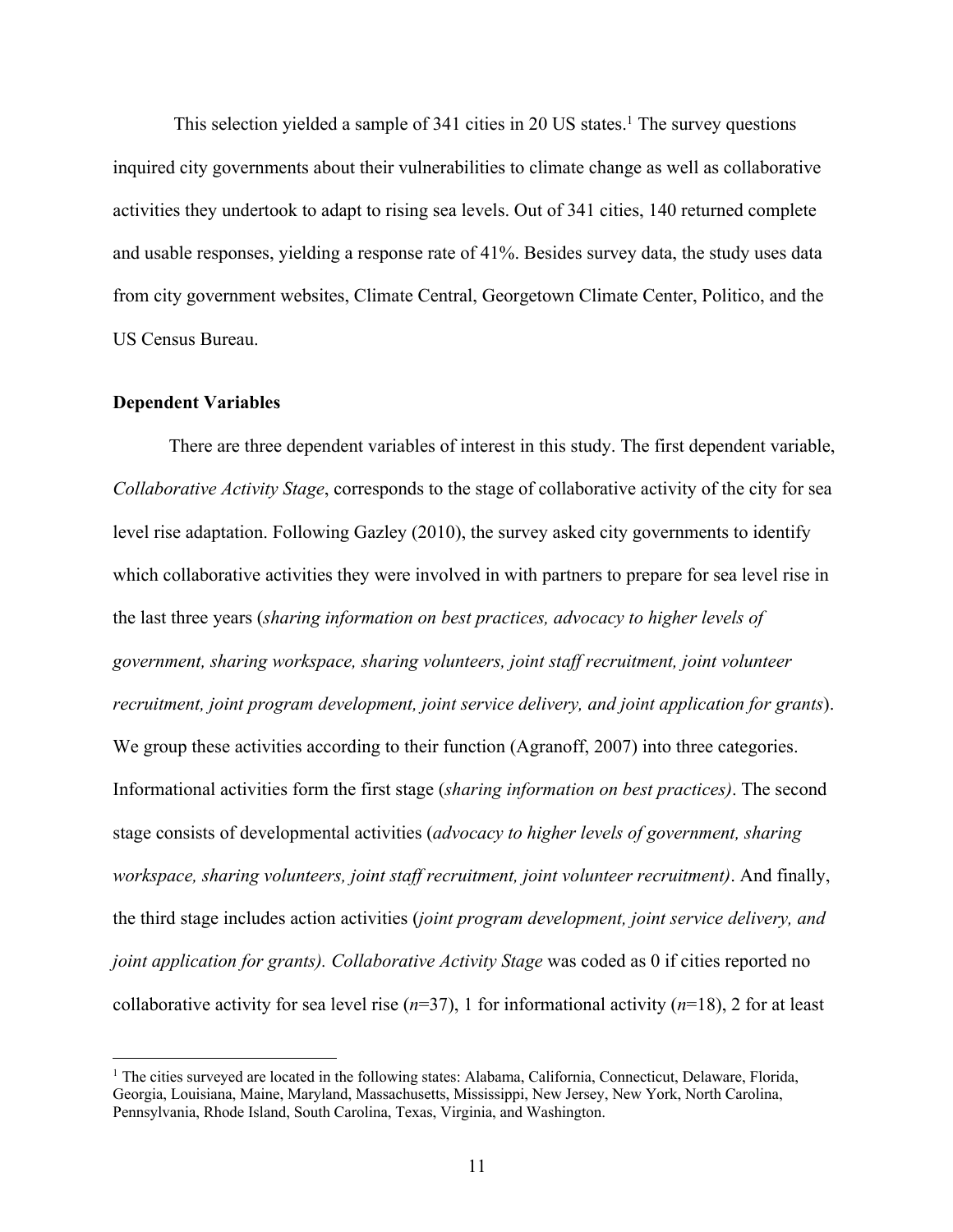one developmental activity (*n*=17), and 3 for at least one action activity (*n*=68). Table 1 presents descriptive statistics for all variables used in the analyses. Variable operationalization and sources are presented in the Appendix.

#### [Table 1 About Here]

The second dependent variable, *Collaborative Partner Types*, represents the number of different types of collaborative partners that the city governments have engaged with in preparation for sea level rise. The survey queried city governments about the partners, with whom they are working to mitigate sea level rise risks. The question focused on horizontal collaboration, meaning joint activities with other public actors, and or with nonprofit and private organizations. The variable (*Collaborative Partner Type*) captures the number of types of partners that city governments reported, including public, nonprofit, and private. The values of the variable range from 0 when a city has no involvement with any type of partner  $(n=37)$  to 3 (collaboration with all three types of partners). In our sample, 47 cities reported involvement with one type of partner, 34 with two, and 22 cities were partnering with all three types.

Finally, the third dependent variable, *Organizational Homophily*, accounts for the extent to which the city governments collaborated with dissimilar organizations in terms of organization type (ownership), including public (high homophily), nonprofit (low homophily), and private (heterophily). *Organizational Homophily* takes on a value of 0 for cities with no collaboration  $(n=37)$ , 1 if a city partnered only with other cities  $(n=38)$ , 2 if a city collaborated with nonprofits (*n*=39), and 3 if a city reported joint activities with private organizations (*n*=26).

#### **Main Explanatory Variables**

As discussed above, we expect the threat level to influence the number of types of partners, with whom city governments collaborate as well as the stage of collaborative activity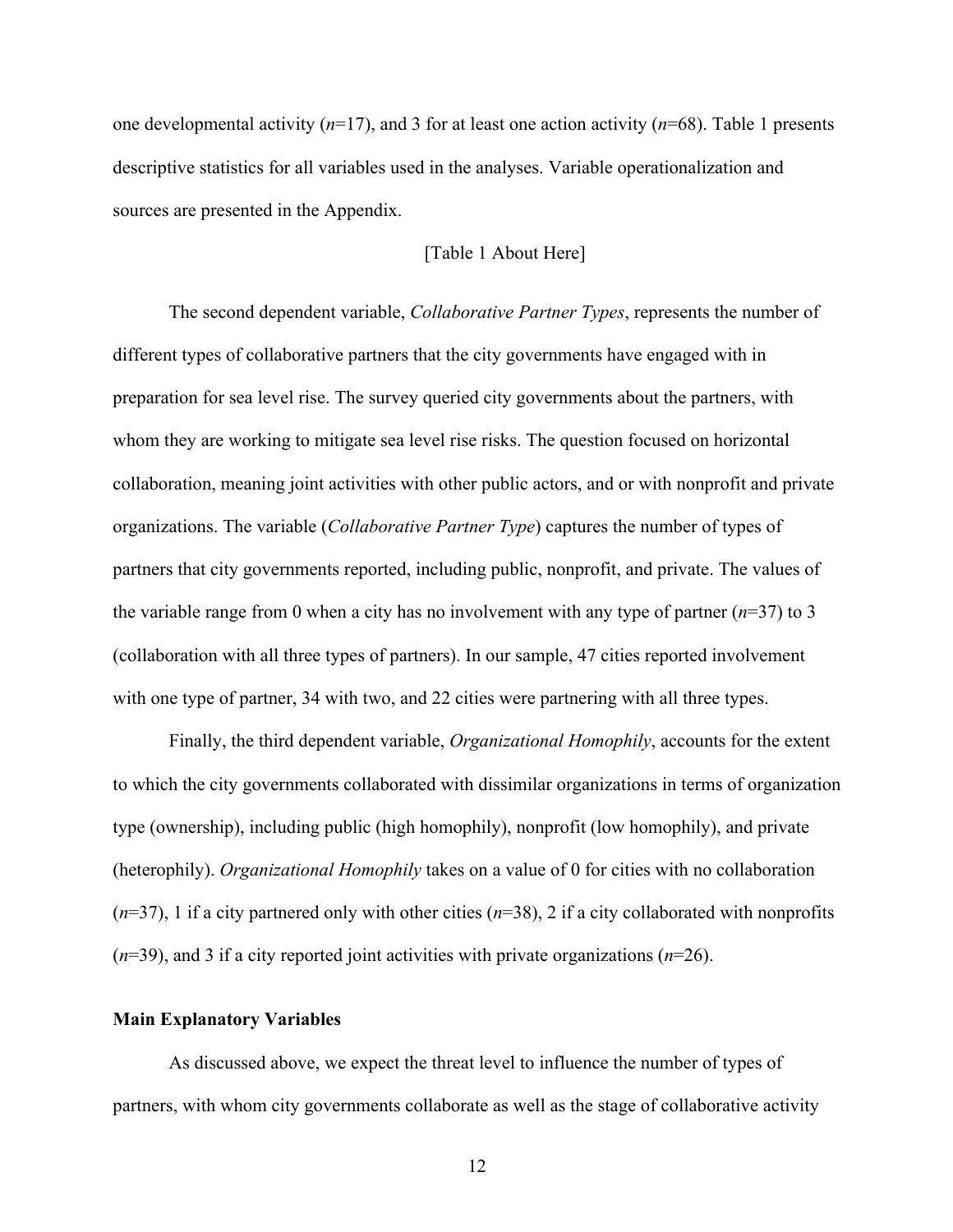for sea level rise preparedness (informational, developmental, or action). Problem severity serves as the main explanatory variable in this study and is operationalized as the percentage of city's homes affected by sea level rise by 2050, under a medium sea level rise scenario with a mild flood averaging once a year (*Threat to Homes*). In other words, assuming no dramatic climate change mitigation efforts to curb GhG emissions in the near future, the *Threat to Homes* variable captures city homes that will be exposed to sea level rise by 2050. In our sample, the minimum value of *Threat to Homes* is 0 percent, while the highest is 46.1 percent.

## **Control Variables**

In order to account for alternative explanations that can affect city collaboration for sea level rise preparedness, we include in the models two sets of control variables. The first group of controls seeks to capture city-level collaborative capacity and includes three variables – *City Manager*, *Budget Expenditure*, and *State Plan*. The variable *City Manager* is coded as 1 if the city is of council-manager form of government, and 0 otherwise. This form of government is expected to be positively associated with the dependent variables for two reasons. First, councilmanager form of government allows for greater isolation from special interests (Bae & Feiock, 2012). Second, city managers are actively involved in professional networks and information sharing (Hawkins, Krause, Feiock, & Curley, 2016), leading these cities to be more actively engaged in collaborative efforts and a variety of partners. Because collaborative public problem solving requires time and financial resources (Ansell & Gash, 2008; Leach & Sabatier, 2005; Ulibarri, 2015), we include in the models the variable *Budget Expenditure*, measured as city resources per capita in 2016. Finally, the variable *State Plan* accounts for state-level climate change adaptation planning, measured as 1 if the city is located in a state with a climate change plan, and 0 otherwise. We expect that cities in states with no dedicated plans will be more likely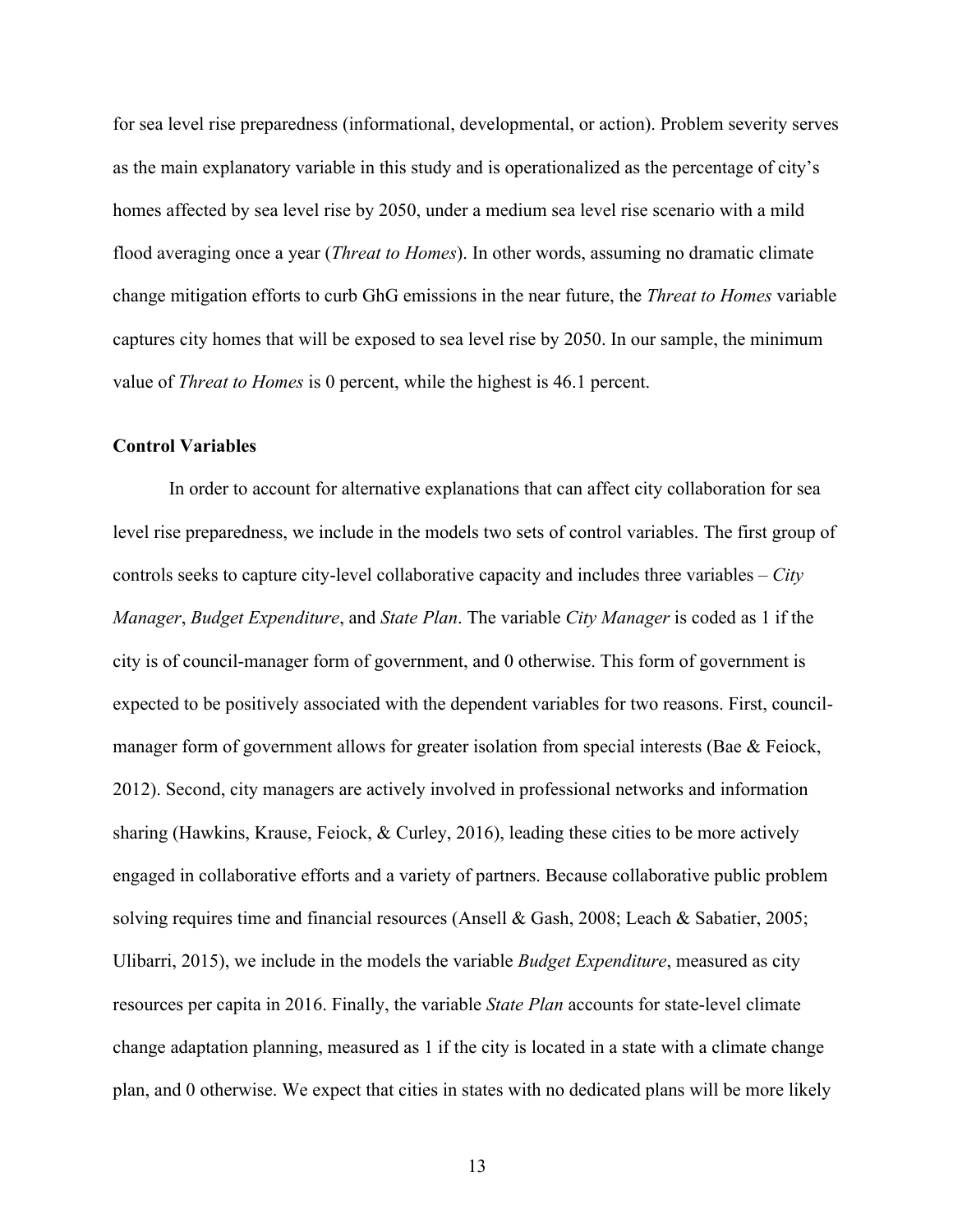to collaborate due to a lack of financial and technical resources from higher levels of government (Kalesnikaite, 2018).

The second set of controls captures city demographic and socio-economic characteristics, including *City Population*, *Population Growth*, *Democratic Vote*, and *Median Household Income*. Larger cities may present themselves as more attractive partners to other public and nonstate organizations, being more likely to become early adopters of innovative solutions to public problems (Shipan & Volden, 2008). Alternatively, smaller cities may be incentivized to collaborate with various partners in order to access more resources and increase efficiency of adaptation (Feiock, 2013). The variable *City Population* captures city's population in 2016. Because the distribution of the variable is skewed, we take the natural logarithm. *Population Growth* is operationalized as the percentage increase in city's population from 2010 to 2016. Cities experiencing population growth face more pressure to act in response to sea level rise, as more residents may be exposed to climate change threats. We also control for political orientation of city governments. Given that public organizations are tasked with addressing a variety of public issues, some issues take priority over others. While governments certainly act on some issues to serve specific constituency and for re-election purposes, public interest in certain issues, such as climate change, may help move such issues up on the government agenda (Krause, 2010). Prior research has shown that climate change action is more likely in cities with higher percent residents voting for the Democratic Party candidates (Hultquist, Wood, & Romsdahl, 2017; Zahran, Brody, Vedlitz, Grover, & Miller, 2008). The variable *Democratic Vote* reflect the percentage of votes in the county casted for the Democratic Party in the 2016 Presidential Election. Finally, we also include a measure to account for city median household income in 2016, expressed in thousands.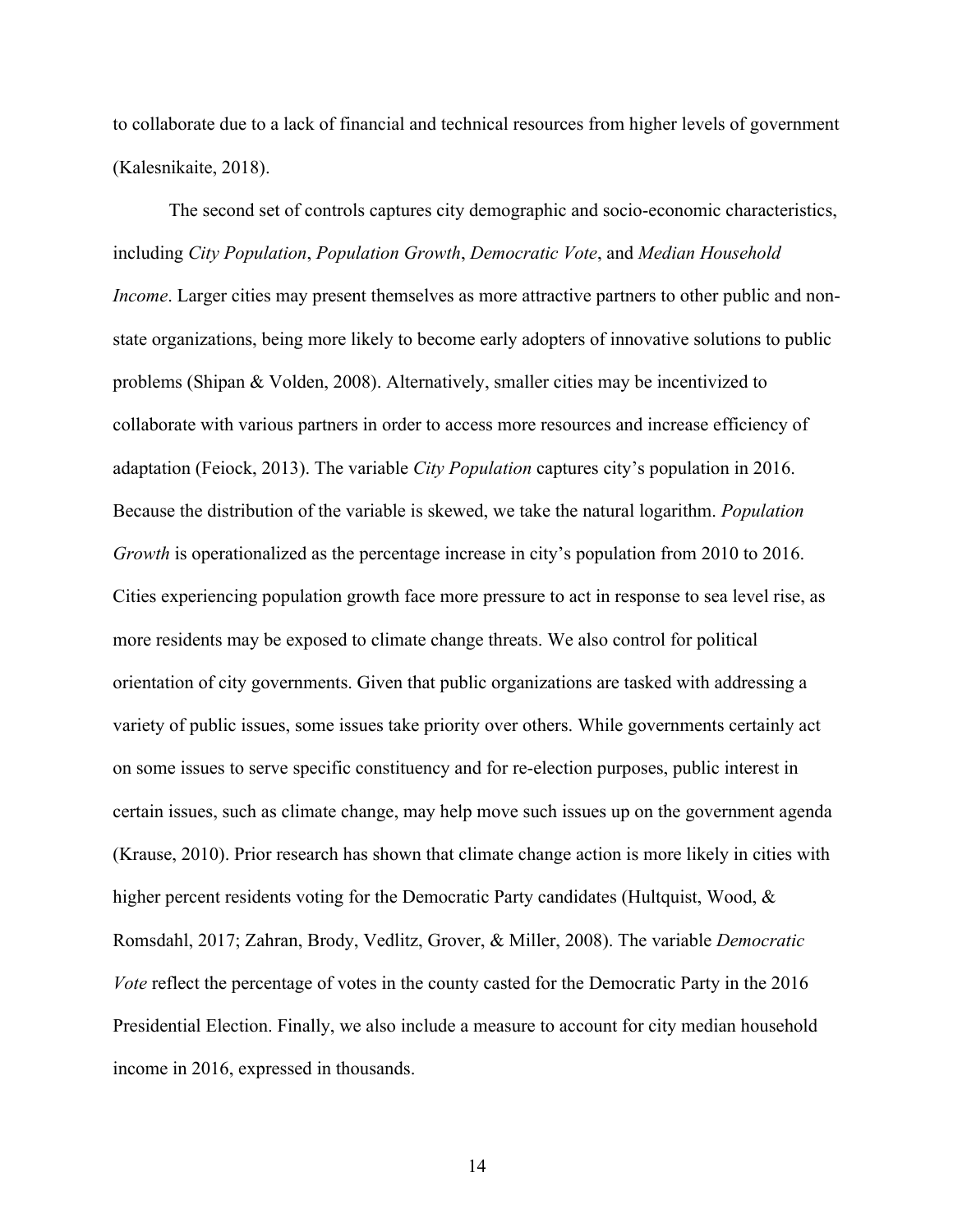## **Estimation Routine**

To test our hypotheses, we estimate a series of ordered logit models, given the ordered nature of our three dependent variables: each variable has four realizations, ranging from 0 to 3. To account for the lack of independence among cities within the same state, we clustered the observations at the state level. In order to ensure that the estimated effect of problem severity (our threat variable) does not reflect other factors, we include a set of control variables as previously described. Our analysis presents coefficient estimates but we also offer interpretation of our findings in terms of marginal effects.

### **RESULTS AND DISCUSSION**

Table 2 reports the results from the estimations. In all three models, the effect of threat on the city collaborative efforts is positive and statistically significant. The empirical analysis, by and large, supports the expectation that problem severity is a major predictor of the behavior of city governments in situation of rising sea levels. We elaborate on each of the models below.

## [Table 2 About Here]

Model 1 examines the change in collaborative activity of cities in response increasing problem severity (Hypothesis1). The threat variable is positive and significant at the five percent, indicating that higher levels of risks are associated with higher degree of collaborative activity. As expected, the response of cities to sea level rise unfolds in stages: information activities are associated with lower levels of threat, whereas cities are more likely to get engaged in developmental and action activities when the threat level goes up. In other words, as the problem exacerbates, the cities deepen their collaborative efforts. Specifically, the data show that when the threat to homes increases one percent, the probability of achieving the highest stage of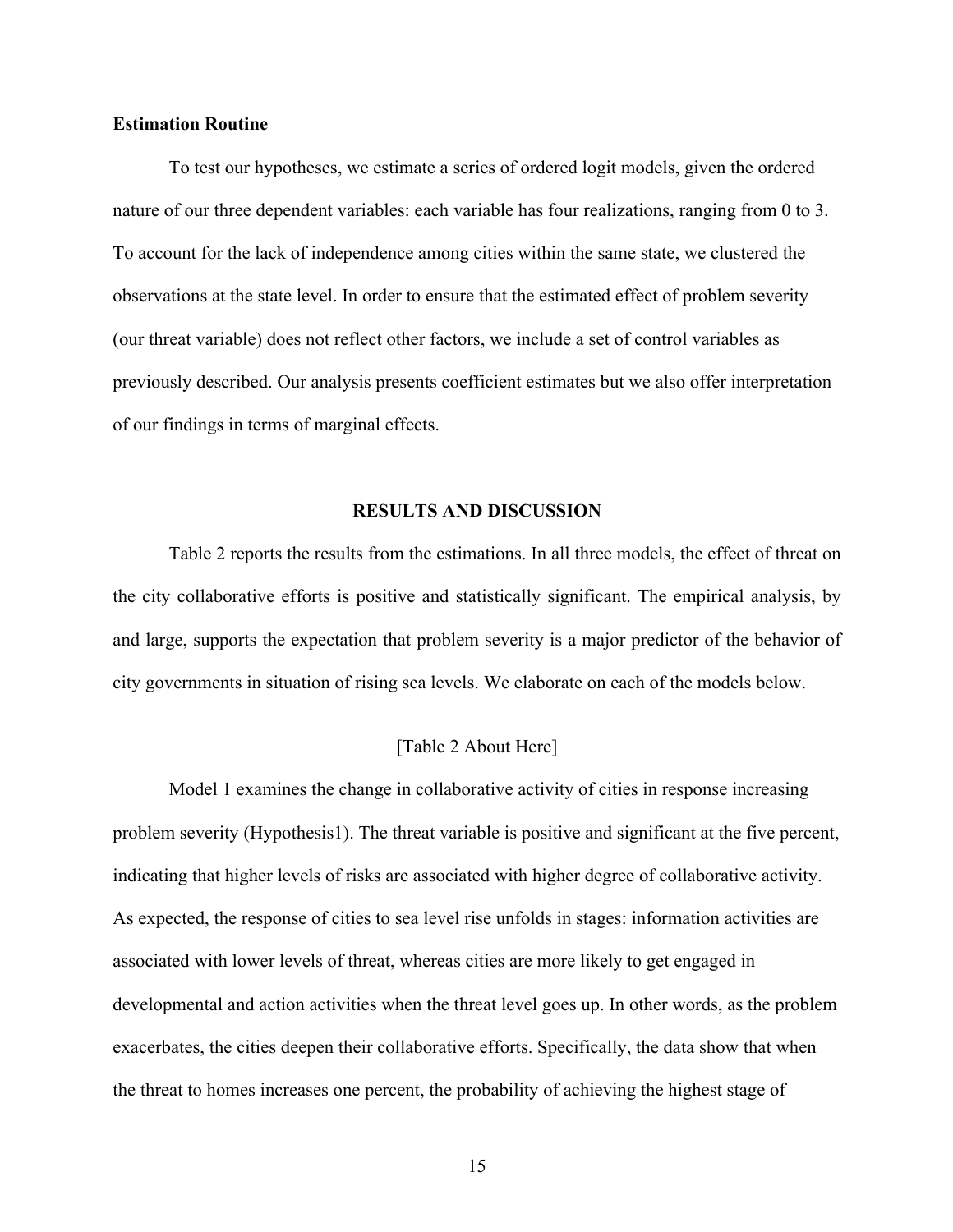collaborative activity (the action stage) increases by almost 1.2 percent, while the probability of having no collaboration decreases by 0.9 percent. We also note that the collaborative activity of cities follows a rational pattern and evolves with the level of threat. Stated differently, city governments are rational players who adjust the level of collaborative efforts depending on the risk they face.

Model 2 seeks to predict the effect of problem severity on the choice of collaborative partner. Based on the resource dependence theory, we hypothesize that cities would seek partners when they lack resources to tackle a problem on their own (Hypothesis 2). Moreover, organizations from different sectors possess unique resources that can be pooled in a collaborative effort. Nonprofits are sought as partners for their issue-specific expertise and contextual knowledge. Being subject of market forces, businesses are best at finding efficient and innovative solutions to issues. Given that organizations from different sectors can bring unique benefits to the table, we expect that the need for different types of partners will increase as problem severity goes up. The data support that expectation. The coefficient of the threat variable is positive and statistically significant at the one percent level. To interpret, for each percent increase in threat to homes, the probability of seeking the largest number of collaborative partners (3 in our context) goes up by almost 0.6 percent, while the probability of noncollaboration decreases by 0.9 percent.

Model 3 tests the effect of problem severity on organizational homophily of collaborative arrangements. Prior research has established that homophily can decrease transaction costs as similar actors tend to share similar preferences. This is especially true when cities engage with other cities in more traditional activities with well-defined dimensions. Yet, when issues and solutions are less clearly understood and the level of risk goes up, the importance of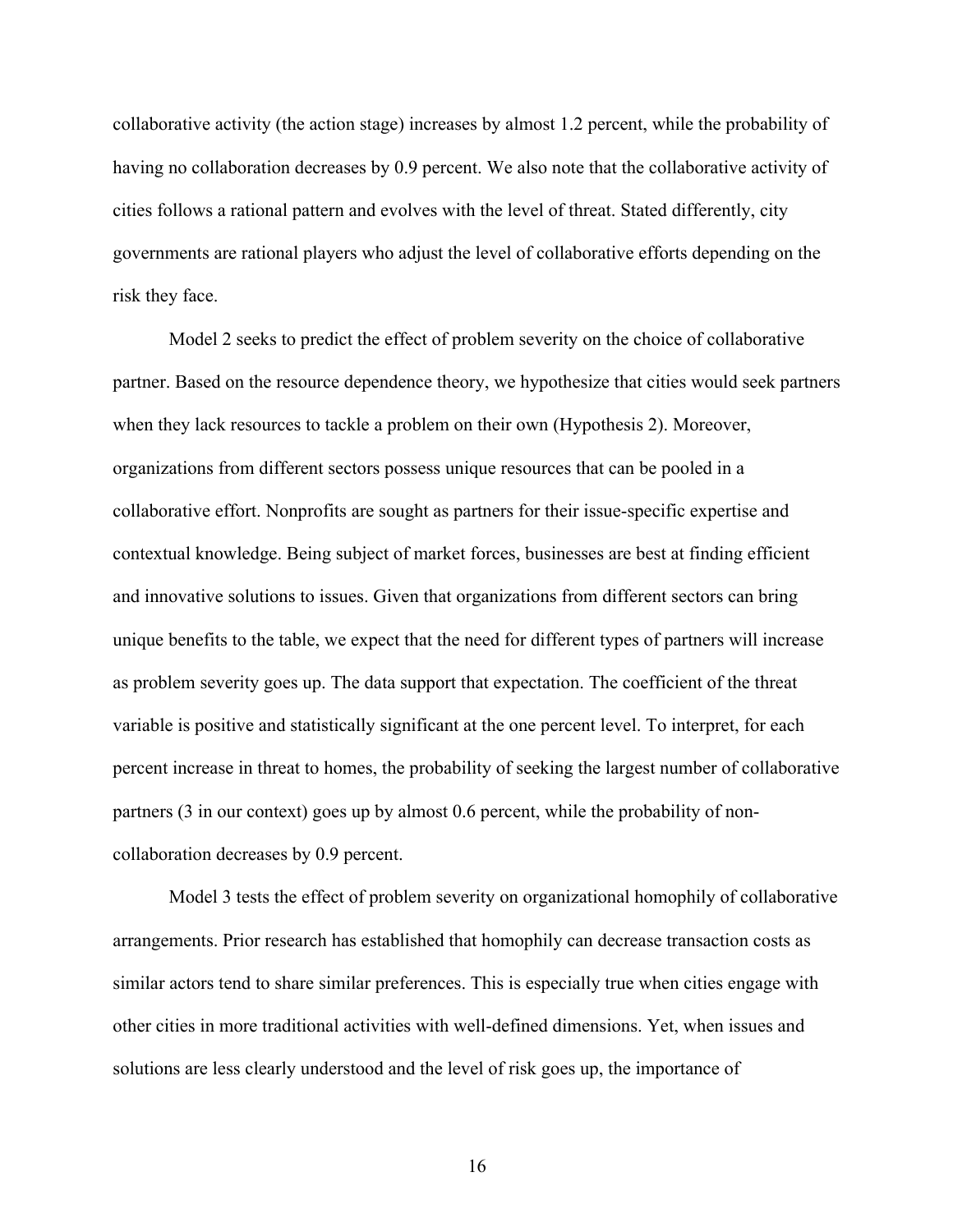organizational heterophily would increase (Hypothesis 3). The estimations provide evidence for such an effect. The coefficient on our main variable of interest—the estimate of threat level—is positive and significant at the one percent level. In other words, for each percent increase in threat to homes, the probability of partnering with businesses (outcome 3) increases by 0.6 percent, while the probability of partnering with other cities (outcome 1) decrease by 0.3 percent.

Moving to the control variables, we note that cities in counties that vote for Democratic candidates are more likely to get engaged in collaborative activities and seek partners to address climate change issues. Consistent with the expectations, the coefficient is positive and significant at the one percent in all three models, indicating a strong issue divide along party lines. Population growth is also significantly associated with the three dependent variables in the models. The negative coefficient suggests that population growth poses other, presumably more immediate, challenges that take the attention of public officials away from long-term issues such as climate change. As expected, more populous cities are more likely to seek collaboration on sea level rise issues because they have a larger proportion of affected residents. Finally, as expected, the data show that cities within states with no state plans on climate change are more likely to collaborate compared to cities in states with such plans.

To sum, the data offer strong support for all three hypotheses. Problem severity does affect the way cities pursue horizontal collaboration in the context of sea level rise, a rather complex problem with no clear definition and solutions. The coefficients of the threat to homes variable in all models are positive and statistically significant (at  $p<0.05$  and  $p<0.01$ ). Specifically, our analysis shows that when the threat of sea level rise goes up, the cities become more likely to engage in higher level of collaborative activities, to seek more different types of partners, and to reach out to parties that are less similar to them. These findings suggest that city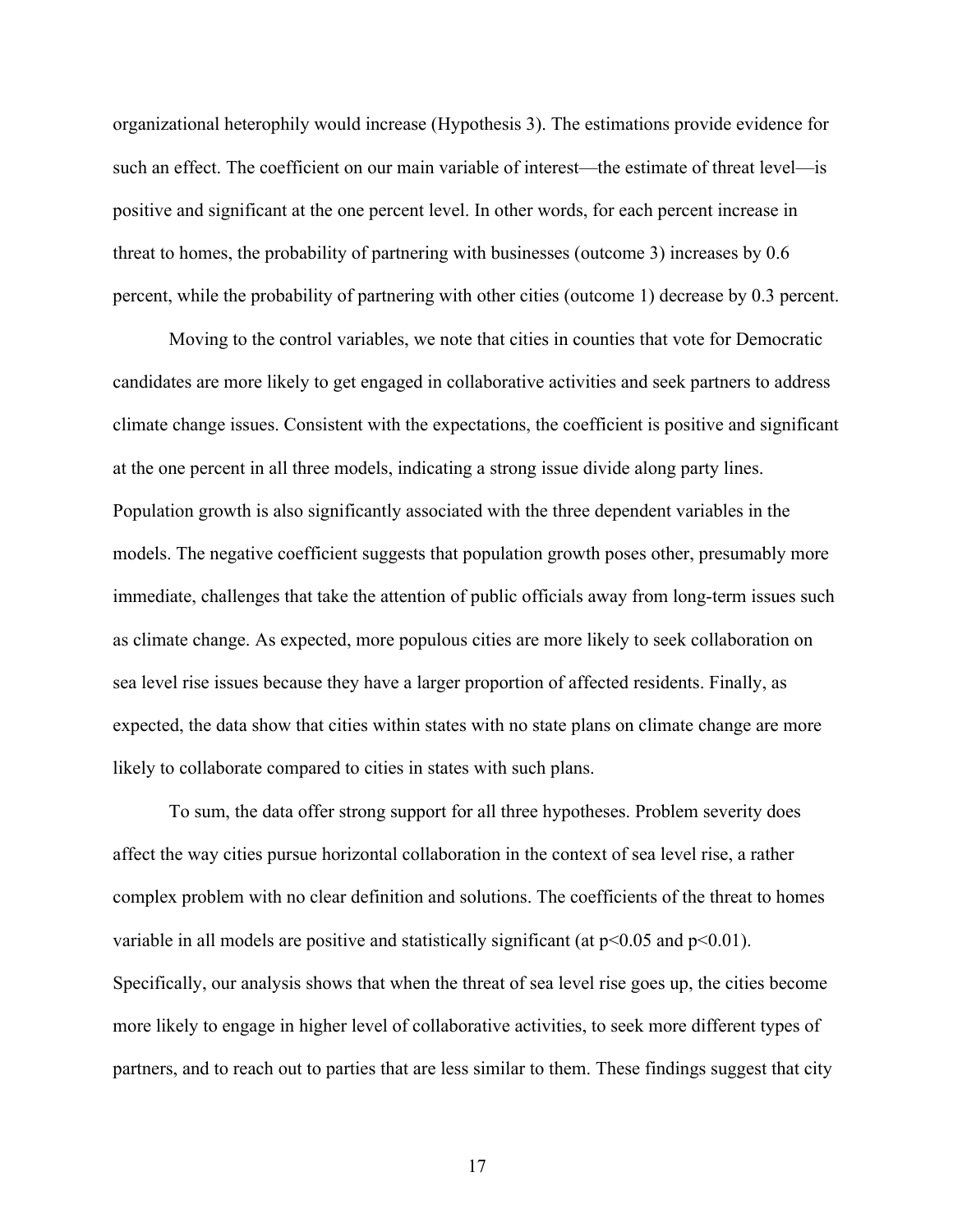governments behave as rational actors who organize their response in a strategic and predictable way, even to wicked problem such as sea level rise. Admittedly, wicked problems differ in terms of the immediate danger they pose. The sea level does not happen overnight. Maybe the longterm nature of this problem has permitted the US city governments to be strategic and to adjust their collaborative efforts as a function of the risk they are facing at the moment.

## **CONCLUSION**

This study sought to understand whether and how the problem severity affects the collaborative endeavor of US municipal governments in the context of sea level rise. Sea level rise is often referred to as a wicked problem that has no simple definition or clear solution across different contexts. Based on the collaborative governance literature, we developed three hypotheses about the effect of the level of threat on cities' collaborative behavior. The first hypothesis referred to the stage of collaborative activities. Specifically, we expected that cities that face higher levels of threat would respond with higher level of collaborative activities. The next two hypotheses addressed the choice of partner for collaboration. Given that public problems such as sea-level rise are new and there is no one clear long-term solution, we anticipated that cities would behave in a strategic way and use collaboration to bring different perspectives to the table. Thus, we hypothesized that the increased risk of sea level rise would prompt cities to seek different types of partners and also increase the probability of collaborating with dissimilar organizations. In other words, in the context of wicked problems, cities would behave just the opposite of what they would do when collaborating in routine activities, such as economic development. The literature has already established that in economic development activities cities choose as partners similar organizations who share similar preferences, that is,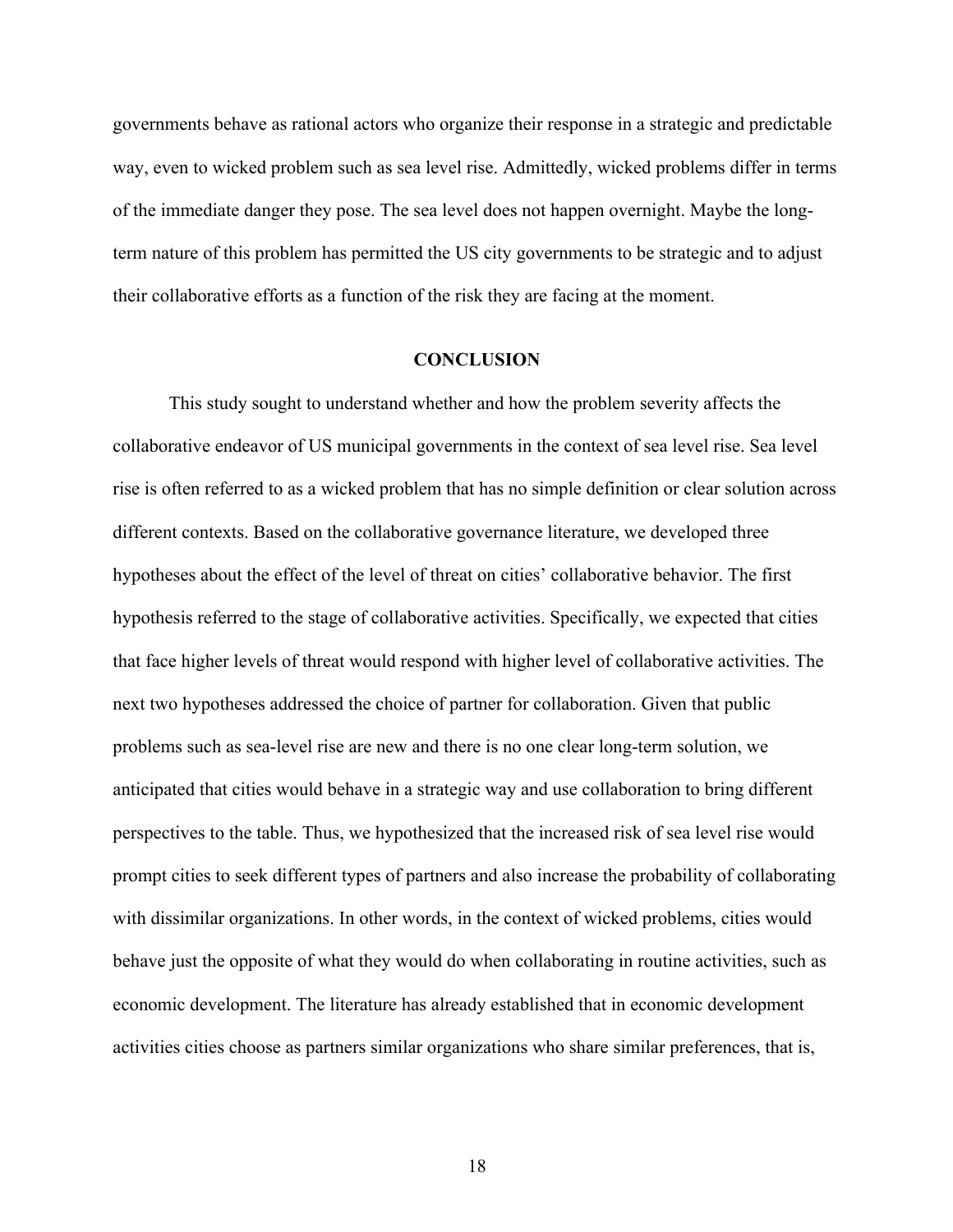other city governments. Yet, the uncertainty and lack of clear solutions that characterize wicked problems increases the value of disparate outlooks and makes cities alter their usual behavior.

To test our hypotheses, we utilized survey data explicitly collected for this study as well as publicly available data from multiple sources. Our study population included all US cities with 10,000 residents or more, where at least one percent of residents will be locked in below the projected high tide line of 2050. The final sample used for the analyses consisted of 140 vulnerable cities across 20 states.

The data offered strong support for all three hypotheses. The results show that the response of cities to sea level rise is not random, but rather unfolds in stages, where higher levels of threat correspond to higher stage of collaborative activities. Such systematic behavior does not always characterize the response of municipal governments to pressing public problems. While not all problems are the same—and some require governments to act rapidly, such as responding to a financial crisis—we speculate that the slow evolution of sea level rise in response to global climate change allowed city governments to better plan their strategies. Even more, our analysis demonstrates that cities act strategically in choosing partners, who can help them tackle the problem efficiently. The estimations indicate that higher levels of threat motivate city governments to look for different types of partners, who can bring unique slants to the problem solution. Found in uncharted waters, governments realize the need to bring along partners who are less similar to them and serve different goals and follow different preferences. According to the data, higher threat levels prompt municipal governments to increasingly engage with less similar partners, that is, nonprofits and businesses, and less with other cities.

Our findings have at least three implications. The first implication is related to how governments act in response to pressing issues. By and large, the evidence presented here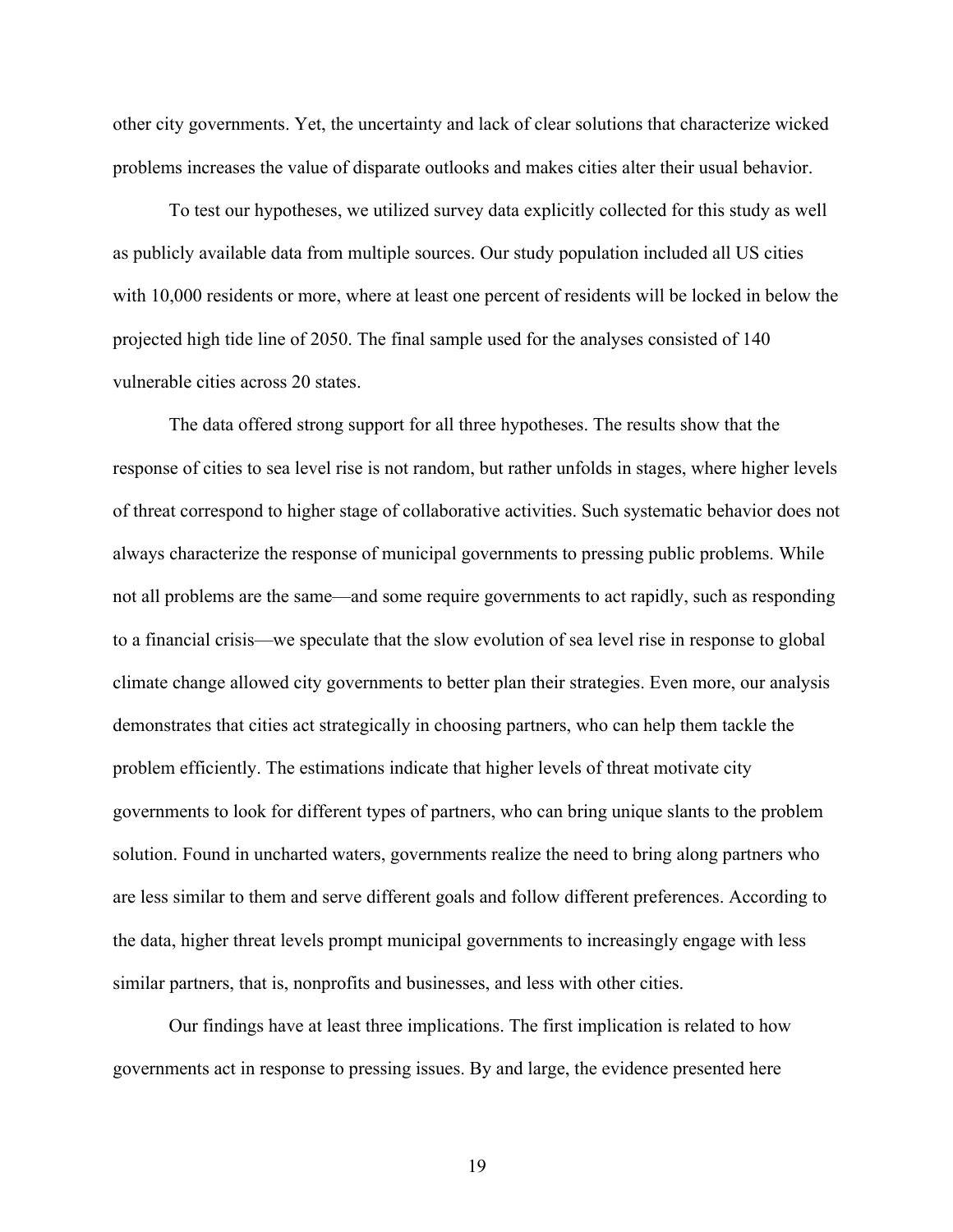suggests that cities are rational players, who adjust the level of their collaborative effort, depending on the severity of the problem they face. The second implication concerns the motivation behind the choice of collaborative partners. Given the issue at hand, horizontal collaboration of city governments can be oriented toward more organizational homophily or just the opposite—toward more organizational heterophily. Regular and more predictable issues trigger collaboration with similar partners, such as other cities who have similar preferences and share similar goals. The motivation is different, when the issues are more obscure, less predictable and highly contextual, i.e., solutions might not be portable from one location to another. In this case, governments tend to seek less similar partners who can offer perspectives they do not have themselves and which can complement their perspective. The third implication from our analysis speaks to political realms in the country. There is a strong party divide on policy issues. While the Republican Party has an ownership on issues such as gun rights, the Democratic Party owns the climate change issue. Although sea level rise will affect everyone, its close affiliation with the climate change issue, serve to either mobilize or paralyze governments' collaborative effort. Our data clearly show that cities in more liberal counties tend to put greater effort to collaborate in order to ameliorate the consequences from rising seas.

We close with some insights for future research based on the limitations of the present study. First, our survey only inquired about the types of partners sought by cities. Future studies can elaborate on how the problem severity might affect the extent and magnitude of collaboration with different types of partners. Second, scholars could also test whether various partners tend to get involved in different collaborative activities. Currently, we lack such information. Third, this study used quantitative analysis to examine the effect of problem severity on collaborative endeavors of cities vulnerable to sea level rise. Future work might drill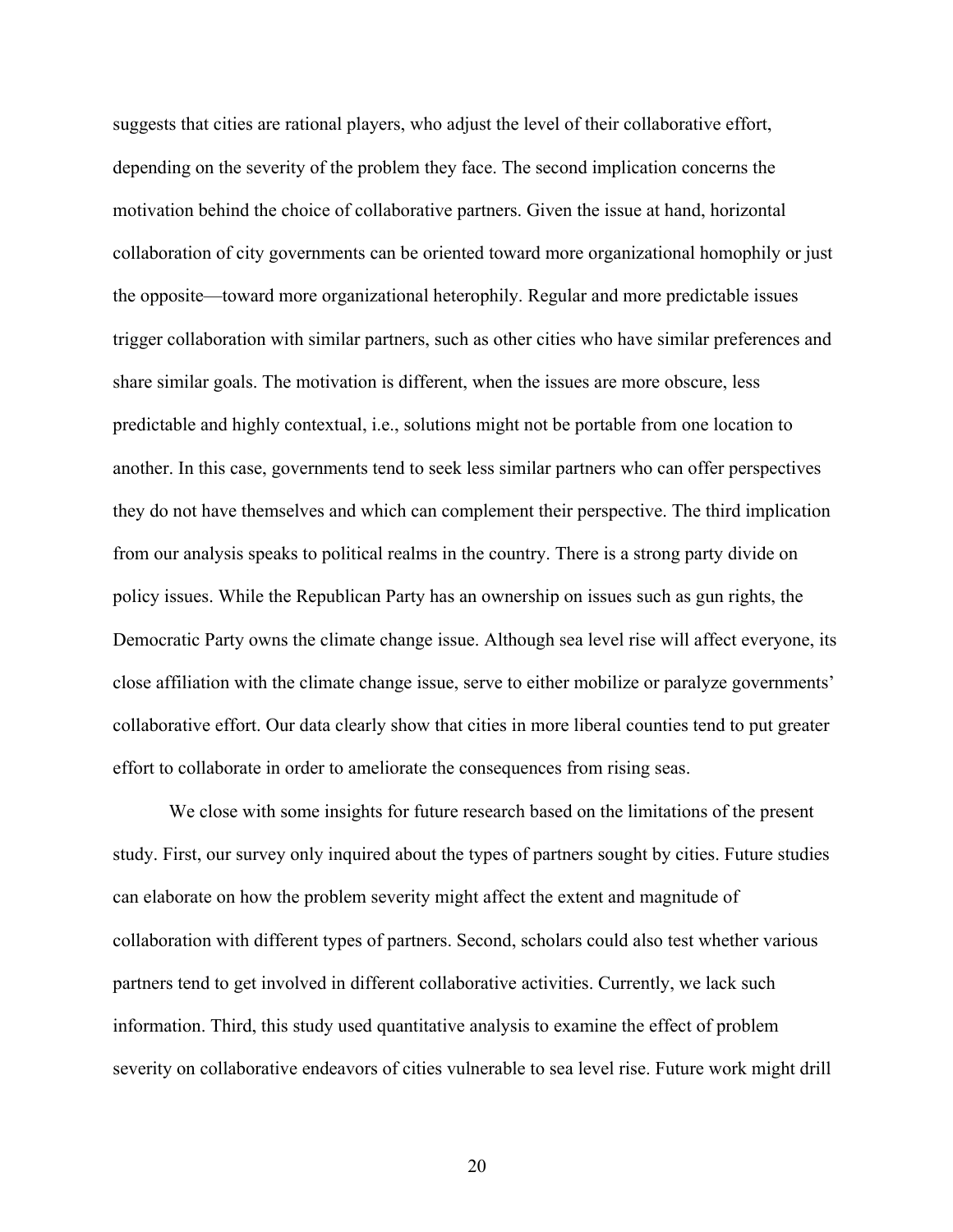down to the level of individual city managers in order to better understand the decision-making processes and causal mechanisms behind the inferences registered in this analysis.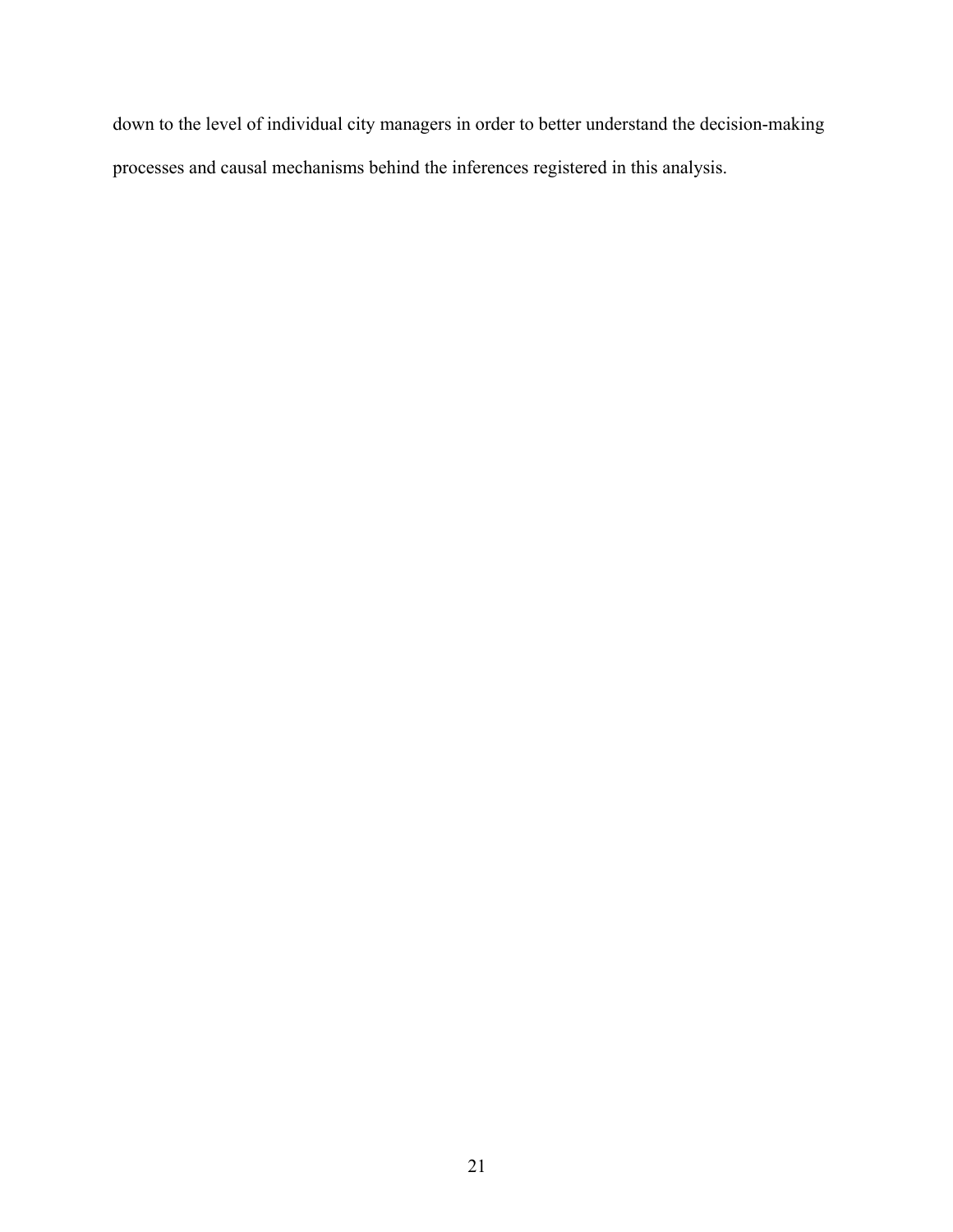| Variable                           | Mean     | St. Dev. | Min.   | Max.    |
|------------------------------------|----------|----------|--------|---------|
| Collaborative Stage                | 1.829    | 1.286    | 0      | 3       |
| <b>Collaborative Partner Types</b> | 1.293    | 1.028    |        |         |
| Organizational Homophily           | 1.386    | 1.07     |        | 3       |
| Threat to Homes                    | 4.701    | 8.272    |        | 46.1    |
| City Manager                       | 0.743    | 0.439    |        |         |
| Population Growth                  | 7.075    | 5.526    | $-2.7$ | 31.5    |
| State Plan                         | 0.85     | 0.358    | 0      |         |
| Income                             | 59.544   | 22.921   | 18.134 | 143.01  |
| Democratic Vote                    | 55.35    | 15.331   | 19.6   | 85.5    |
| <b>Budget Expenditure</b>          | 1989.236 | 1402.894 | 490.49 | 6548.93 |
| City Population (log)              | 10.686   | 1.148    | 9.221  | 14.265  |

**Table 1. Variable Descriptive Statistics**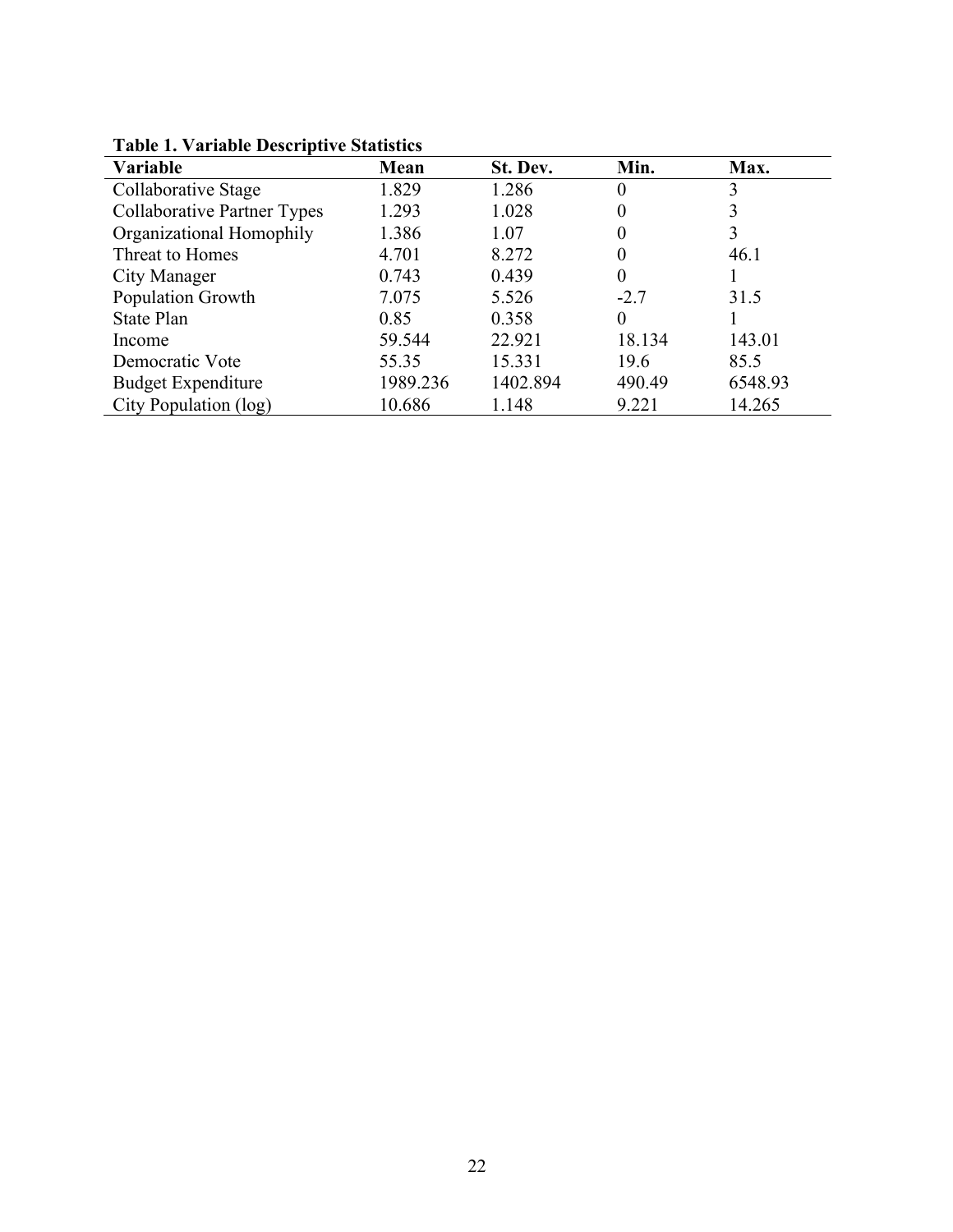| Table 2. I reacting the Effect of Froblem Severity on the Comaborative Effort of Cities<br>Independent |             | <b>Model 1</b> |             | <b>Model 2</b> |             | Model 3    |
|--------------------------------------------------------------------------------------------------------|-------------|----------------|-------------|----------------|-------------|------------|
| <b>Variables</b>                                                                                       |             |                |             |                |             |            |
|                                                                                                        | $\bf{B}$    | Odds           | B           | Odds           | B           | Odds       |
|                                                                                                        |             | Ratios         |             | Ratios         |             | Ratios     |
| Threat to Homes                                                                                        | $0.011**$   | $1.041**$      | $0.053***$  | $1.054***$     | $0.049***$  | $1.051***$ |
|                                                                                                        | (0.018)     | (0.019)        | (0.017)     | (0.019)        | (0.018)     | (0.019)    |
| City Manager                                                                                           | 0.51        | 1.666          | 0.676       | 1.967          | $0.754*$    | $2.126*$   |
|                                                                                                        | (0.493)     | (0.821)        | (0.462)     | (0.908)        | (0.407)     | (0.866)    |
| Population Growth                                                                                      | $-0.082***$ | $0.921***$     | $-0.092***$ | $0.911***$     | $-0.099***$ | $0.905***$ |
|                                                                                                        | (0.021)     | (0.019)        | (0.026)     | (0.024)        | (0.026)     | (0.024)    |
| State Plan                                                                                             | $-1.03*$    | $0.357*$       | $-1.46***$  | $0.232***$     | $-1.518***$ | $0.219***$ |
|                                                                                                        | (0.598)     | (0.213)        | (0.548)     | (0.127)        | (0.531)     | (0.116)    |
| Income                                                                                                 | $-0.001$    | 0.999          | $0.007*$    | 1.007*         | $0.009*$    | 1.009*     |
|                                                                                                        | (0.007)     | (0.007)        | (0.003)     | (0.004)        | (0.005)     | (0.005)    |
| Democratic Vote                                                                                        | $0.045***$  | $1.046***$     | $0.03***$   | $1.031***$     | $0.0283***$ | $1.029***$ |
|                                                                                                        | (0.011)     | (0.011)        | (0.009)     | (0.01)         | (0.008)     | (0.008)    |
| <b>Budget Expenditure</b>                                                                              |             |                | 0.001       | 1.001          | 0.001       | 1.001      |
|                                                                                                        |             |                | (0.001)     | (0.001)        | (0.001)     | (0.001)    |
| <b>City Population</b>                                                                                 | 0.181       | 1.199          | $0.236**$   | $1.3**$        | $0.21**$    | $1.23**$   |
| (log)                                                                                                  | (0.124)     | (0.149)        | (0.1)       | (0.129)        | (0.1)       | (0.117)    |
| Log                                                                                                    | $-158.8$    |                | $-170.02$   |                | $-173.85$   |            |
| Pseudolikelihood                                                                                       |             |                |             |                |             |            |
| Threshold I                                                                                            | 3.232       |                | 2.359       |                | 2.428       |            |
| Threshold II                                                                                           | 3.944       |                | 3.044       |                | 3.847       |            |
| Threshold III                                                                                          | 3.542       |                | 3.603       |                | 5.434       |            |
| Wald chi2                                                                                              | 144.94***   |                | 118.78***   |                | 166.86***   |            |
| Observations                                                                                           | 140         |                | 140         |                | 140         |            |

| Table 2. Predicting the Effect of Problem Severity on the Collaborative Effort of Cities |
|------------------------------------------------------------------------------------------|
|------------------------------------------------------------------------------------------|

*Note*: The dependent variables in the models are as follows: *Collaborative Activity Stage* (Model 1), *Collaborative Partner Types* (Model 2), and *Organizational Homophily* (Model 3). Robust standard errors clustered by state in parentheses

\*\*\*p<0.01, \*\*p<0.05, \*p.<0.1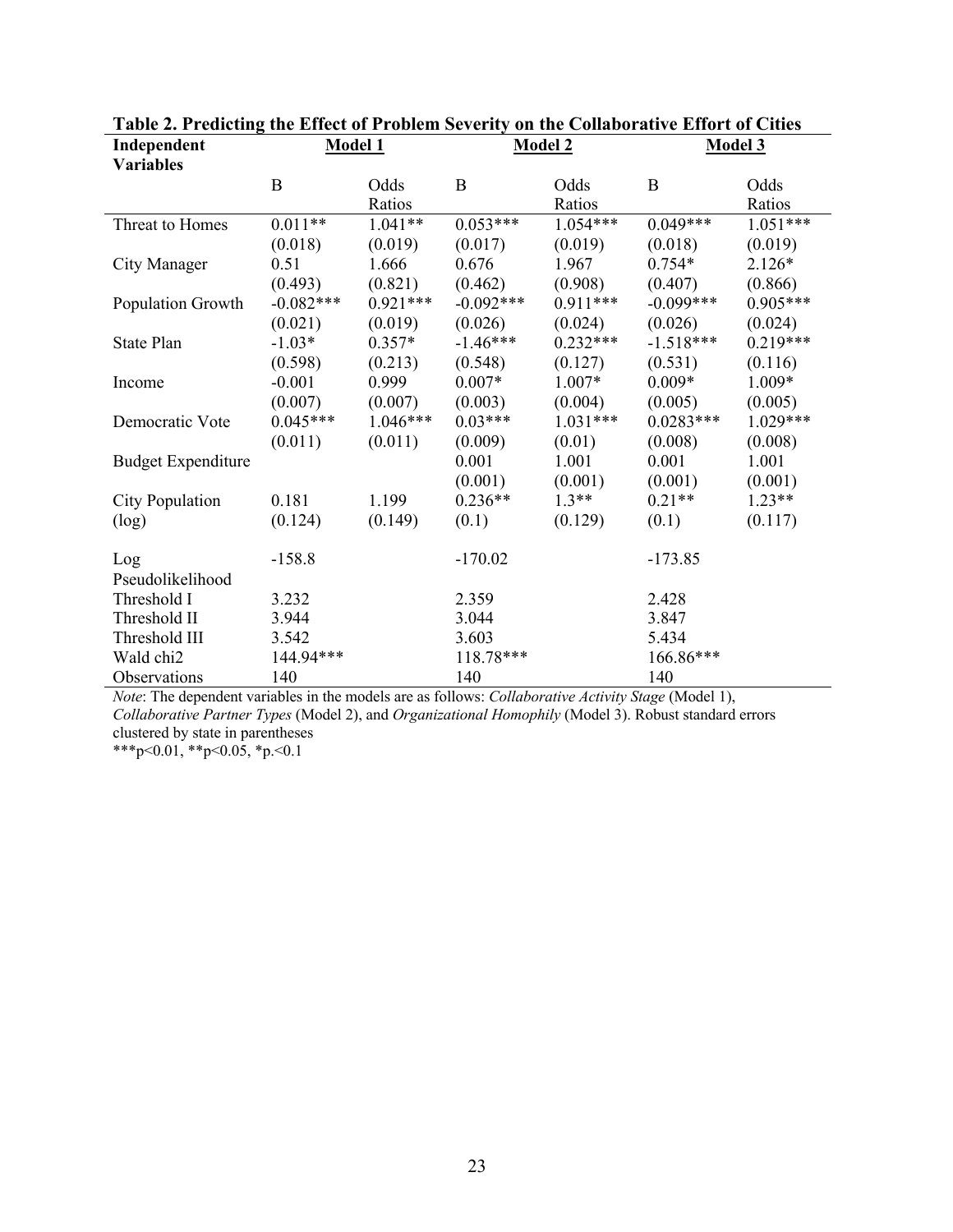# **Appendix**

|                                 | Variable name                   | Operationalization                                                                                                                                                                                                                                                                                                                 |
|---------------------------------|---------------------------------|------------------------------------------------------------------------------------------------------------------------------------------------------------------------------------------------------------------------------------------------------------------------------------------------------------------------------------|
| Dependent<br><b>Variables</b>   | Collaborative Activity<br>Stage | The stage of collaborative activity in city preparedness for sea<br>level rise: $0=$ no collaboration; $1=$ informational stage; 2<br>=developmental stage; 3=action stage. Source: Survey                                                                                                                                         |
|                                 | Collaborative Partner<br>Types  | The number of different types of actors (public, nonprofit, and<br>private) that the city collaborates with for sea level rise<br>preparedness: 0=no collaboration; 1=collaboration with one<br>type of partner; 2=collaboration with two types of partners; 3<br>=collaboration with all three types of partners. Source: Survey. |
|                                 | Organizational<br>Homophily     | The level of organizational homophily in city collaboration for<br>sea level rise, coded as $0$ for no collaboration, $1$ – collaboration<br>only with public organizations; $2 - at$ least some collaboration<br>with nonprofit organizations; $3 - at$ least some collaboration<br>with private organizations. Source: Survey.   |
| Independent<br><b>Variables</b> | Threat to Homes                 | Percentage of homes in the city that will be threatened by sea<br>level rise by 2050 under a moderate sea level rise scenario with<br>a mild flood that averages once a year. Source: Climate Central.                                                                                                                             |
| <b>Control Variables</b>        | City Manager                    | A categorical variable, measured as 1 if the city has the council-<br>manager form of government. Source: City government<br>websites.                                                                                                                                                                                             |
|                                 | Population Growth               | Percentage increase in city population from 2010 to 2016.<br>Source: US Census Bureau.                                                                                                                                                                                                                                             |
|                                 | <b>State Plan</b>               | A categorical variable, measured as 1 if the city is located in a<br>state with a climate change adaptation plan, and 0 otherwise.<br>Source: Georgetown Climate Center.                                                                                                                                                           |
|                                 | Income                          | Median city household income in thousands in 2016. Source:<br>US Census Bureau.                                                                                                                                                                                                                                                    |
|                                 | Democratic Vote                 | Percentage voters in the county that voted for the Democratic<br>Party candidate in the 2016 Presidential Election. Source:<br>Politico.                                                                                                                                                                                           |
|                                 | <b>Budget Expenditure</b>       | City budget expenditures per capita in 2016. Source: City<br>government budget documents.                                                                                                                                                                                                                                          |
|                                 | City Population (log)           | Natural logarithm of city population. Source: US Census<br>Bureau.                                                                                                                                                                                                                                                                 |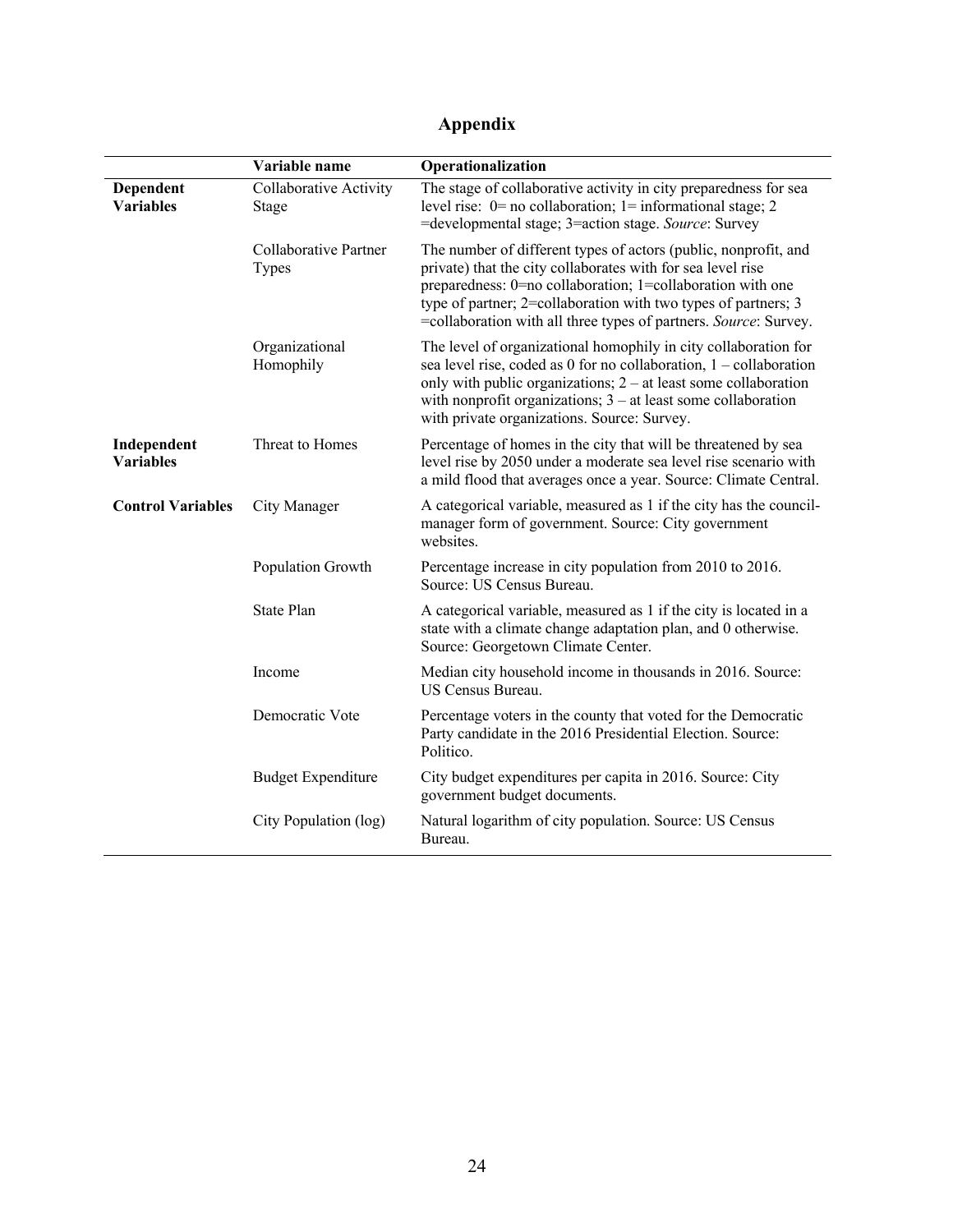## **References**

- Agranoff, R. (2007). Managing within Networks: Adding Value to Public Organizations. Washington, D.C.: Georgetown Univ. Press.
- Agranoff, R., & McGuire, M. (2003). *Collaborative public management: New strategies for local governments*. Washington, D.C.: Georgetown Univ. Press.
- Andrews, R., & Entwistle, T. (2010). Do cross-sectoral partnerships deliver? An empirical exploration of public service effectiveness, efficiency, and equity. *Journal of Public Administration Research and Theory,* 20(3), 679-701.
- Andrews, R., & Entwistle, T. (2015). Public-private partnerships, management capacity and public service delivery. *Policy and Politics*, 43(2), 273-290.
- Ansell, C., & Gash, A. (2008). Collaborative governance in theory and practice. *Journal of Public Administration Research and Theory,* 18(4), 543-571.
- Bae, J., & Feiock, R. (2012). Forms of government and climate change policies in US cities. *Urban Studies*, 50(4), 776-788.
- Bassett, E., & Shandas, V. (2010). Innovation and climate action planning. *Journal of the American Planning Association*, 76(4), 435-450.
- Bedsworth, L. W., & Hanak, E. (2010). Adaptation to climate change: A review of challenges and tradeoffs in six areas. *Journal of the American Planning Association*, 76(4), 477-495.
- Berke, P., & Lyles, W. (2013). Public risks and the challenges to climate-change adaptation: A proposed framework for planning in the age of uncertainty. *Cityscape: A Journal of Policy Development and Research*, 15(1), 181-208.
- Bryson, J. M., Crosby, B. C., & Stone, M. M. (2006). The design and implementation of crosssector collaborations: Propositions from the literature. *Public Administration Review,* 66(s1), 44-55.
- Calanni, J. C., Siddiki, S. N., Weible, C. M., & Leach, W. D. (2015). Explaining coordination in collaborative partnerships and clarifying the scope of the belief homophily hypothesis. *Journal of Public Administration Research and Theory*, 25(3), 901-927.
- Emerson, K., & Nabatchi, T. (2015). *Collaborative governance regimes*. Washington, D.C.: Georgetown Univ. Press.
- Emerson, K., Nabatchi, T., & Balogh, S. (2012). An integrative framework for collaborative governance. *Journal of Public Administration Research and Theory,* 22(1), 1-29.
- Entwistle, T., & Martin, S. (2005). From competition to collaboration in public service delivery: A new agenda for research. *Public Administration*, 83(1), 233-242.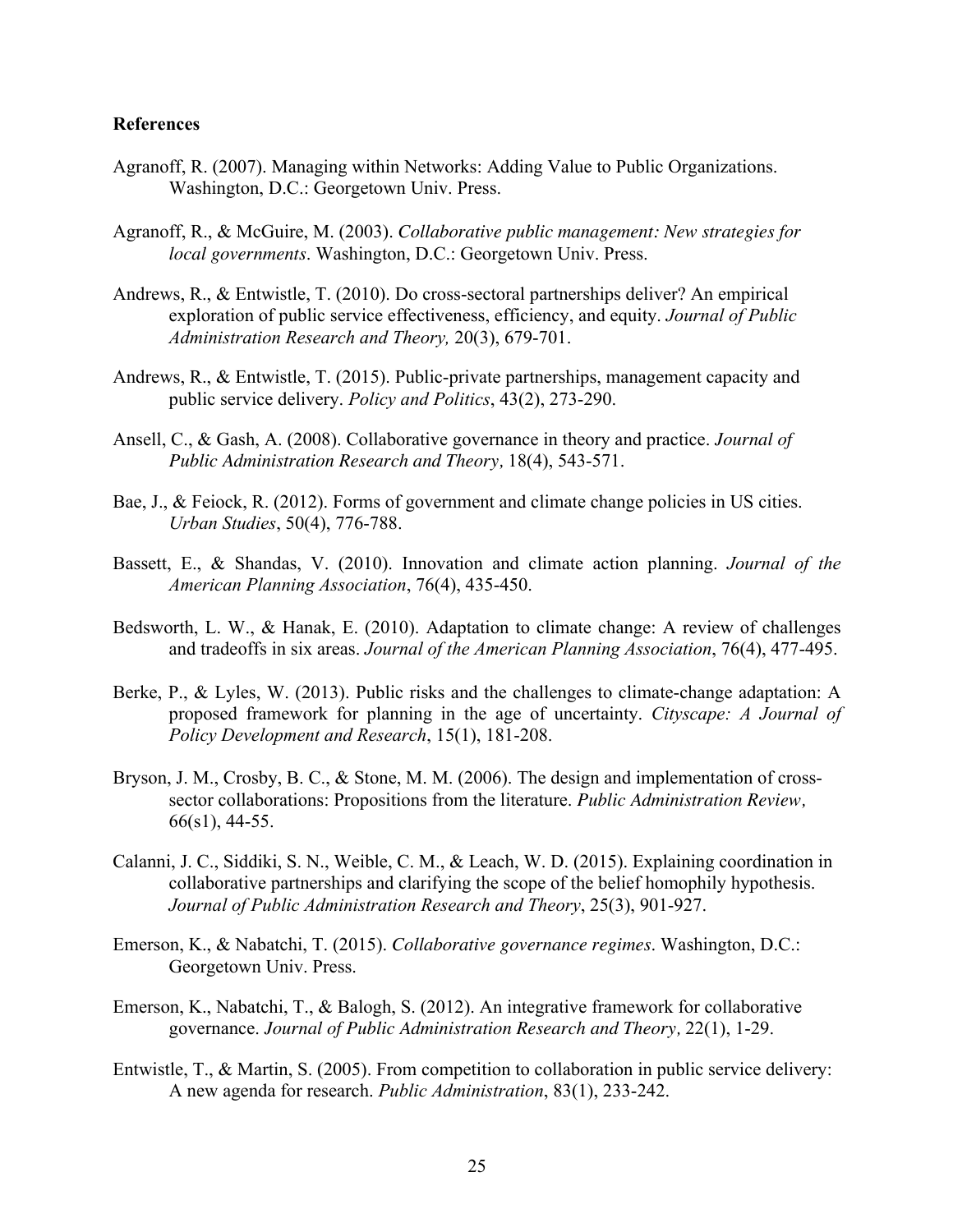- Feiock, R. C. (2008). Institutional collective action and local government collaboration. In L. Blomgren Bingham & R. O'Leary (Eds.), *Big ideas in collaborative public management*  (pp. 195-210). Armonk, NY: M.E. Sharpe.
- Feiock, R. C. (2013). The institutional collective action framework. *Policy Studies Journal,* 41(3), 397-425.
- Fu, X., Song, J., Sun, B., & Peng, Z.-R. (2016). "Living on the edge": Estimating the economic cost of sea level rise on coastal real estate in the Tampa Bay region, Florida. *Ocean & Coastal Management*, 133, 11-17.
- Gazley, B. (2008). Beyond the Contract: The Scope and Nature of Informal Government-Nonprofit Partnerships*. Public Administration Review*, 68(1), 141-154.
- Gazley, B. (2010). Linking collaborative capacity to performance measurement in governmentnonprofit partnerships. *Nonprofit and Voluntary Sector Quarterly,* 39(4), 653-673.
- Gazley, B., & Brudney, J. L. (2007). The purpose (and perils) of government-nonprofit partnership. *Nonprofit and Voluntary Sector Quarterly*, 36(3), 389-415.
- Gerber, E. R., Henry, A. D., & Lubell, M. (2013). Political homophily and collaboration in regional planning networks. *American Journal of Political Science*, 57(3), 598-610.
- Gornitz, V. (2013). *Rising seas: Past, present, future*. New York, NY: Columbia Univ. Press.
- Hamin, E. M., Gurran, N., & Emlinger, A. M. (2014). Barriers to municipal climate adaptation: Examples from coastal Massachusetts' smaller cities and towns. *Journal of the American Planning Association*, 80(2), 110-122.
- Hawkins, C., Krause, R. M., Feiock, R. C., & Curley, C. (2016). Making meaningful commitments: Accounting for variation in cities' investments of staff and fiscal resources for sustainability. *Urban Studies*, 53(9), 1902-1924.
- Hughes, S., Miller Runfola, D., & Cormier, B. (2018). Issue proximity and policy response in local governments. *Review of Policy Research*, 35(2), 192-212.
- Hultquist, A., Wood, R. S., & Romsdahl, R. J. (2017). The relationship between climate change policy and socioeconomic changes in the U.S. Great Plains. *Urban Affairs Review*, 53(1), 138-174.
- Kalesnikaite, V. (2018). Keeping cities afloat: Climate change adaptation and collaborative governance at the local level. *Public Performance and Management Review*, (Online), 1- 25.
- Kapucu, N. (2006). Public-nonprofit partnerships for collective action in dynamic contexts of emergencies. *Public Administration*, 84(1), 205-220.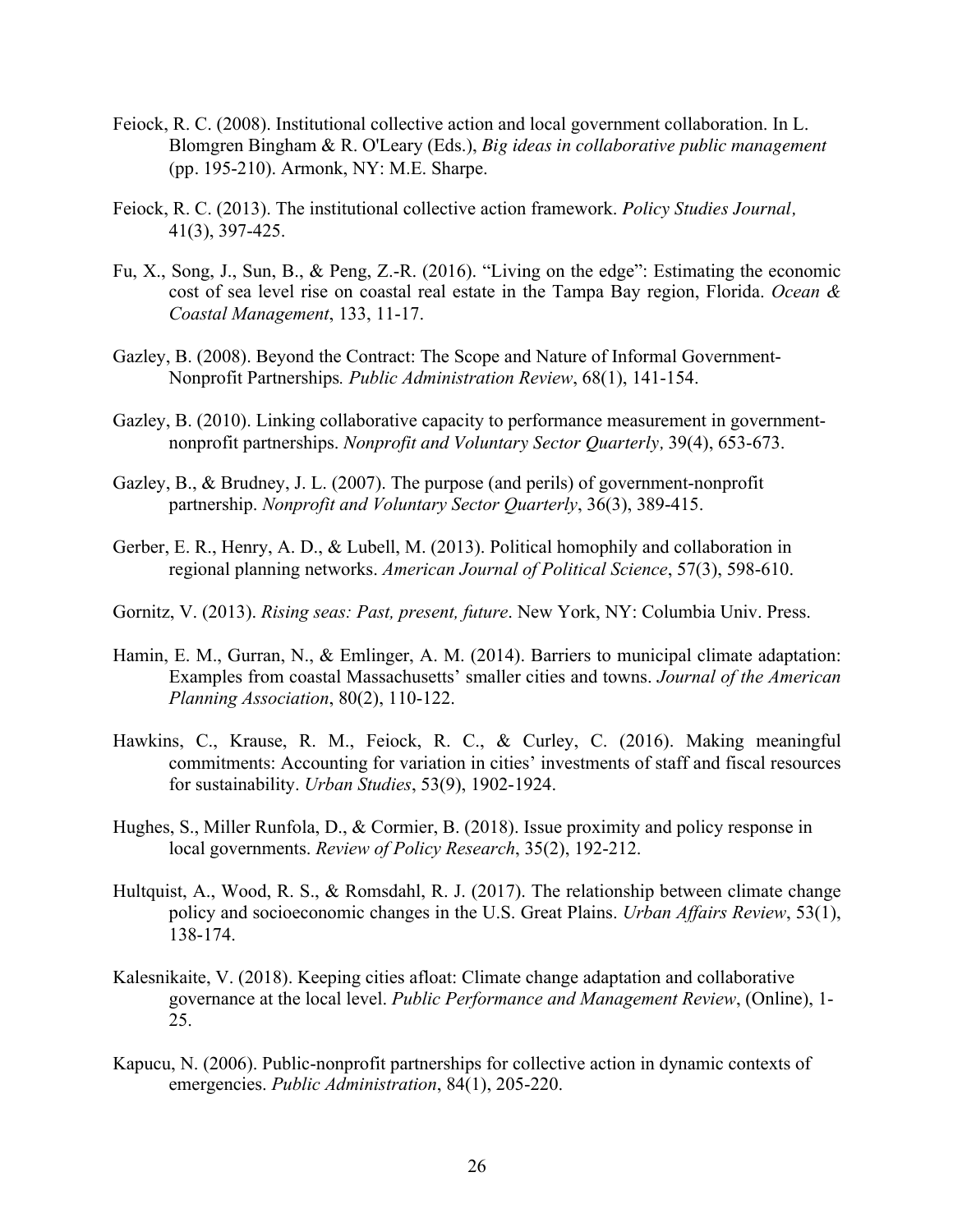- Kelman, S., Hong, S., & Turbitt, I. (2012). Are there managerial practices associated with the outcomes of an interagency service delivery collaboration? Evidence from British crime and disorder reduction partnerships. *Journal of Public Administration Research and Theory,* 23(3), 609-630.
- Kettl, D. F. (2002). *The transformation of governance: Public administration for twenty-first century America*. Baltimore, MD: John Hopkins Univ. Press.
- Kettl, D. F. (2006). Managing boundaries in American administration: The collaborative imperative. *Public Administration Review,* 66(s1), 10-19.
- Klijn, E. H., & Koppenjan, J. F. M. (2000). Public management and policy networks. *Public Management: An International Journal of Research and Theory*, 2(2), 135-158.
- Krause, R. M. (2010). Policy innovation, intergovernmental relations, and the adoption of climate protection initiatives by U.S. cities. *Journal of Urban Affairs* 33(1), 45-60.
- Kwon, S.-W., & Bailey, D. B. (2019). Examining the variation in local water sustainability practices. *The Social Science Journal*, 56, 107-117.
- Leach, W. D., & Sabatier, P. A. (2005). Are trust and social capital the keys to success? Watershed partnerships in California and Washington. In P. A. Sabatier, W. Focht, M. Lubell, Z. Trachtenberg, A. Vedlitz, & M. Matlock (Eds.), *Swimming upstream: Collaborative approaches to watershed management* (pp. 233-258). Cambridge, MA: MIT Press.
- Leach, W. D., Weible, C. M., Vince, S. R., Siddiki, S. N., & Calanni, J. C. (2013). Fostering learning through collaboration: Knowledge acquisition and belief change in marine aquaculture partnerships. *Journal of Public Administration Research and Theory,* 24(3), 591-622.
- Lee, Y. (2016). From competition to collaboration: Intergovernmental economic development policy networks. *Local Government Studies*, 42(2), 171-188.
- Lee, T., & Hughes, S. (2017). Perceptions of urban climate hazards and their effects on adaptation agendas. *Mitigation and Adaptation Strategies for Global Change*, 22(5), 761- 776.
- Lee, Y., Lee, I. W., & Feiock, R. (2012). Interorganizational collaboration networks in economic development policy: An exponential random graph analysis. *Policy Studies Journal*, 40(3), 547-573.
- Lubell, M. (2005). Do watershed partnerships enhance beliefs conducive to collective action? In P. A. Sabatier, W. Focht, M. Lubell, Z. Trachtenberg, A. Vedlitz, & M. Matlock (Eds.), *Swimming upstream: Collaborative approaches to watershed management* (pp. 201-232). Cambridge, MA: MIT Press.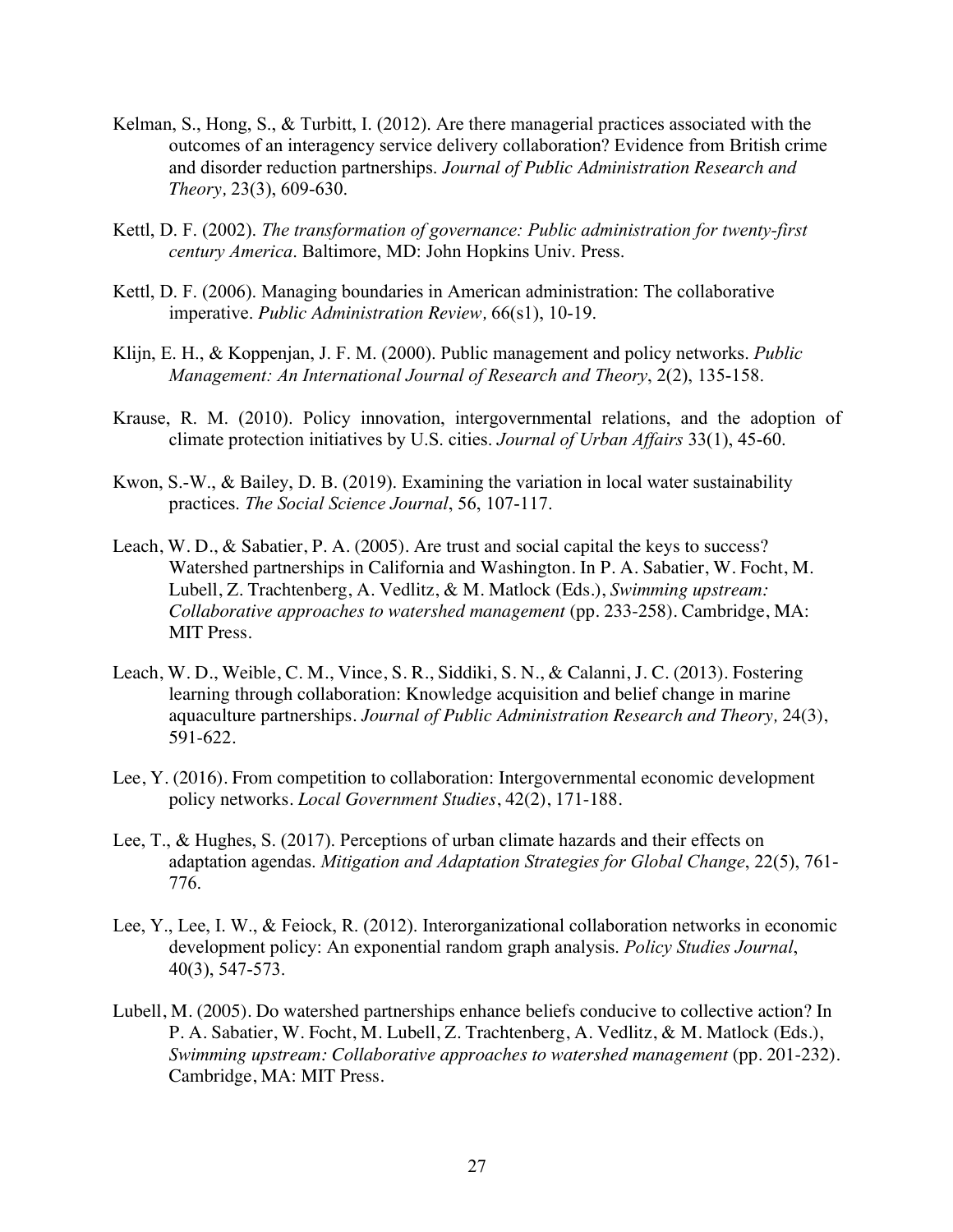- Lyles, W., Berke, P., & Heiman-Overstreet, K. (2017). Where to begin municipal climate adaptation planning? Evaluating two local choices. *Journal of Environmental Planning and Management*, (October), 1-21.
- McGuire, M. (2006). Collaborative public management: Assessing what we know and how we know it. *Public Administration Review,* 66(s1), 33-43.
- McGuire, M., & Silvia, C. (2010). The effect of problem severity, managerial and organizational capacity, and agency structure on intergovernmental collaboration: Evidence from local emergency management. *Public Administration Review,* 70(2), 279-288.
- Measham, T. G., Preston, B. L., Smith, T. F., Brooke, C., Gorddard, R., Withycombe, G., & Morrison, C. (2011). Adapting to climate change through local municipal planning: Barriers and challenges. *Mitigation and Adaptation Strategies for Global Change,* 16(8), 889-909.
- Mitchell, G. E., O'Leary, R., & Gerard, C. (2015). Collaboration and performance: Perspectives from public managers and NGO leaders. *Public Performance and Management Review*, 38(4), 684-716.
- Mozumder, P., Flugman, E., & Randhir, T. (2011). Adaptation behavior in the face of global climate change: Survey responses from experts and decision makers serving the Florida Keys. *Ocean & Coastal Management,* 54(1), 37-44.
- Mullin, M., & Rubado, M. E. (2017). Local response to water crisis: Explaining variations in usage restrictions during a Texas drought. *Urban Affairs Review*, 53(4), 752-774.
- National Oceanic and Atmospheric Administration (n.d.). *Is sea level rising?* Retrieved from https://oceanservice.noaa.gov/facts/sealevel.html
- Nicholls, R. J., & Cazenave, A. (2010). Sea-level rise and its impact on coastal zones. *Science*, 328(5985), 1517-1520.
- O'Leary, R., Gerard, C., & Blomgren Bingham, L. (2006). Introduction to the symposium on collaborative public management. *Public Administration Review,* 66(s1), 6-9.
- O'Regan, K. M., & Oster, S. M. (2000). Nonprofit and for-profit Partnerships: Rationale and challenges of cross-sector contracting. *Nonprofit and Voluntary Sector Quarterly*, 29, 120-140.
- Pfeffer, J., & Salancik, G. R. (2003). *The external control of organizations: A resource dependence perspective*. Stanford, CA: Stanford Univ. Press.
- Rittel, H. W. J., & Webber, M. M. (1973). Dilemmas in a general theory of planning. *Policy Sciences*, 4(2), 155-169.